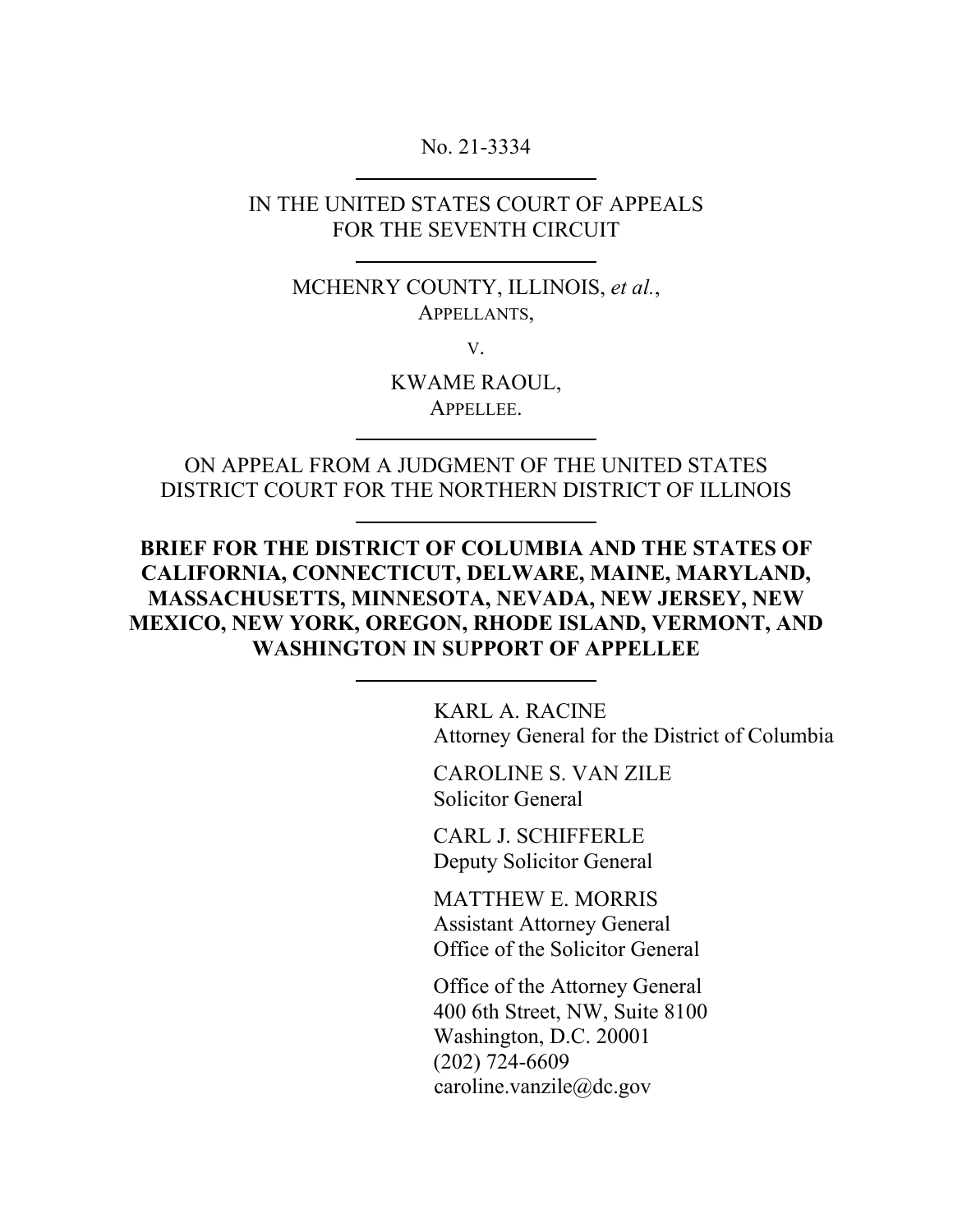# **TABLE OF CONTENTS**

| Ι.  |                                                              |    |                                                                                                                                                       |  |
|-----|--------------------------------------------------------------|----|-------------------------------------------------------------------------------------------------------------------------------------------------------|--|
|     | A.                                                           |    | The Act does not stand as an obstacle to the                                                                                                          |  |
|     |                                                              | 1. | Congress expressed no "clear and manifest"<br>purpose" to override the historic right of states to<br>limit their assistance with federal immigration |  |
|     |                                                              | 2. | States like Illinois have reasonably exercised their<br>police powers to disentangle local law enforcement                                            |  |
|     | B.                                                           |    | For these same reasons, the Act is not field preempted by                                                                                             |  |
| II. | Alternatively, Interpreting The INA To Preempt The Act Would |    |                                                                                                                                                       |  |
|     |                                                              |    |                                                                                                                                                       |  |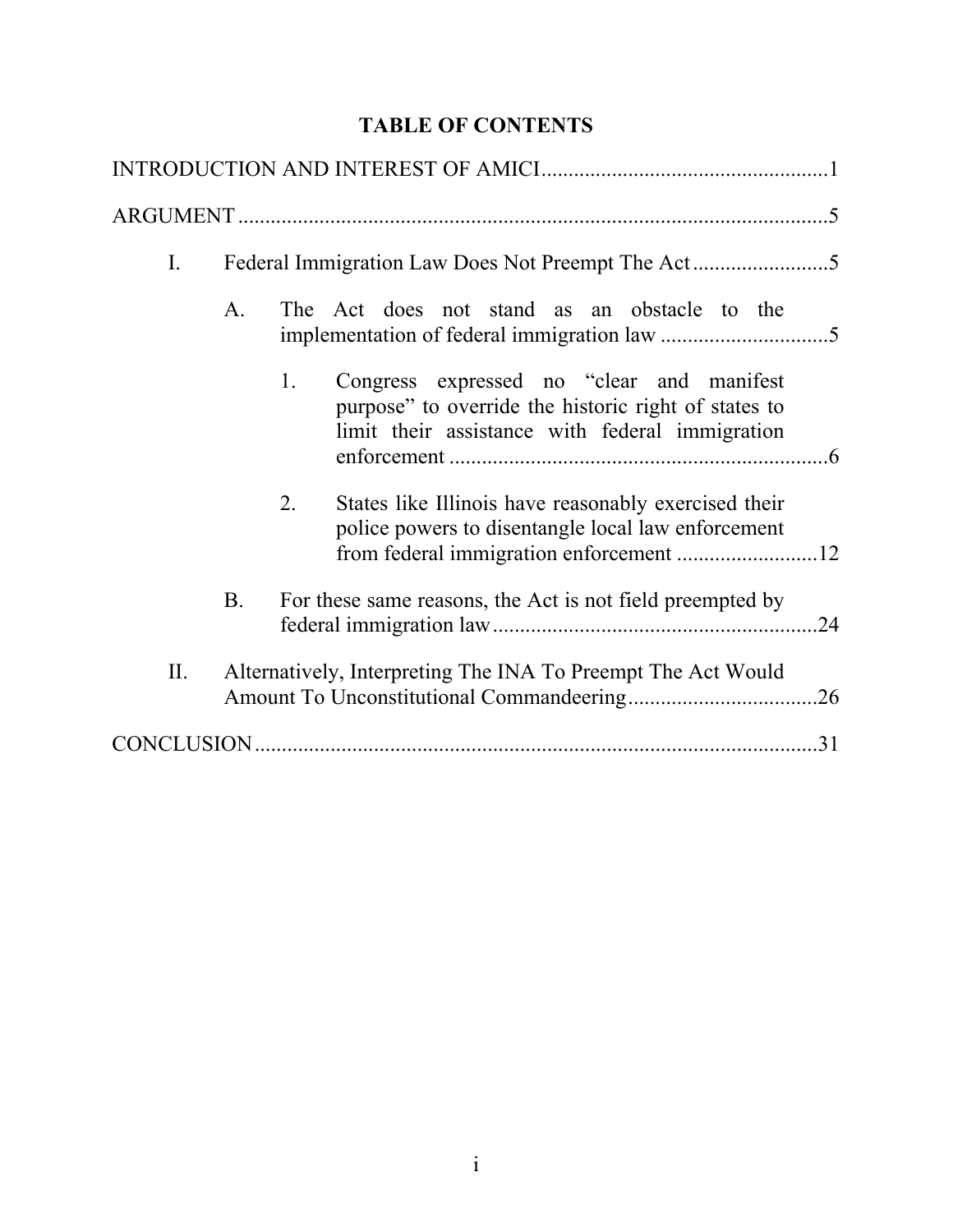# **TABLE OF AUTHORITIES**

# *Cases*

| Hillsborough County v. Automated Med. Lab'ys, Inc., |
|-----------------------------------------------------|
|                                                     |
|                                                     |
|                                                     |
|                                                     |
|                                                     |
| Ocean Cnty. Bd. of Comm'rs v. Att'y Gen. of N.J.,   |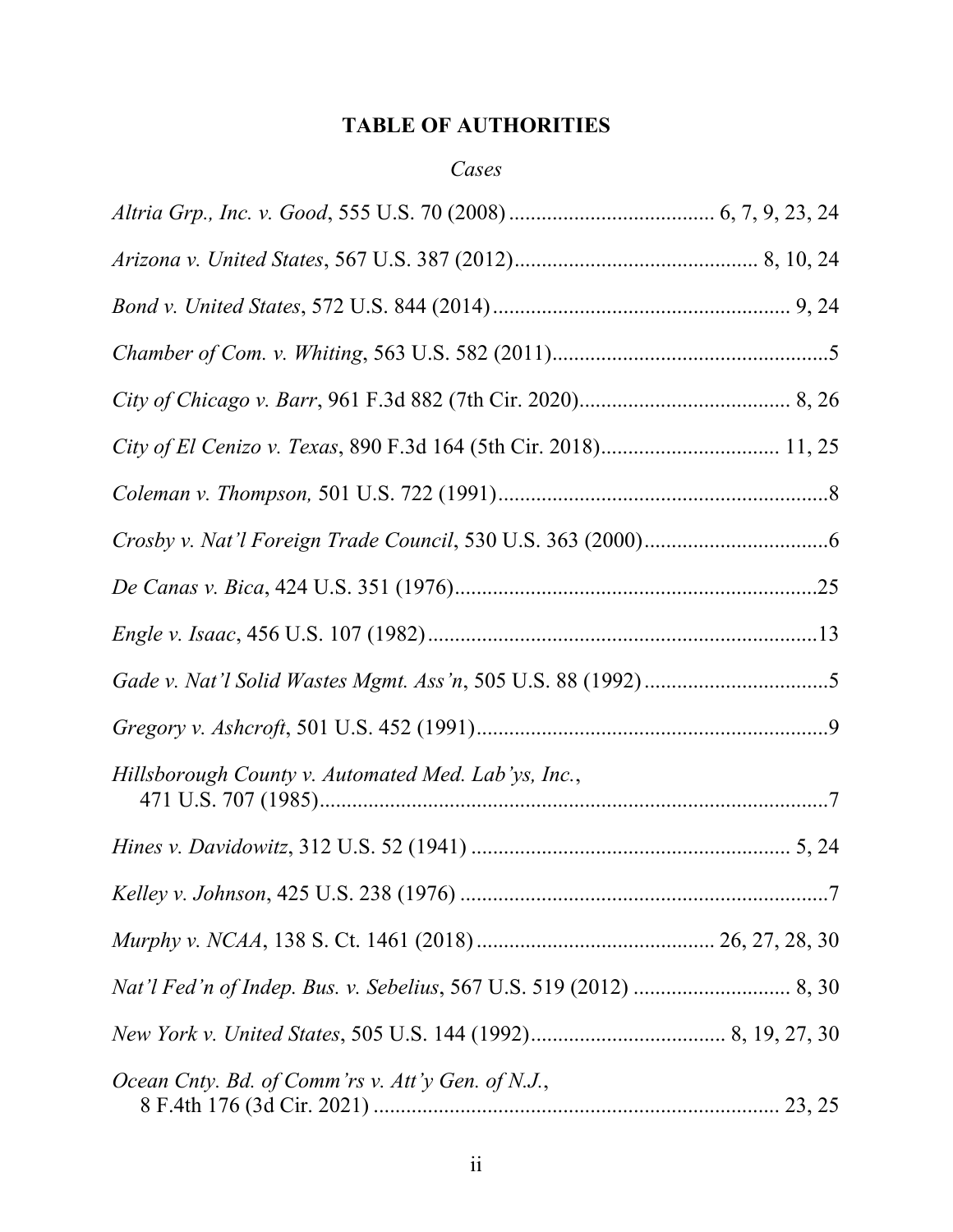# **Founding Documents**

# **Statutes and Rules**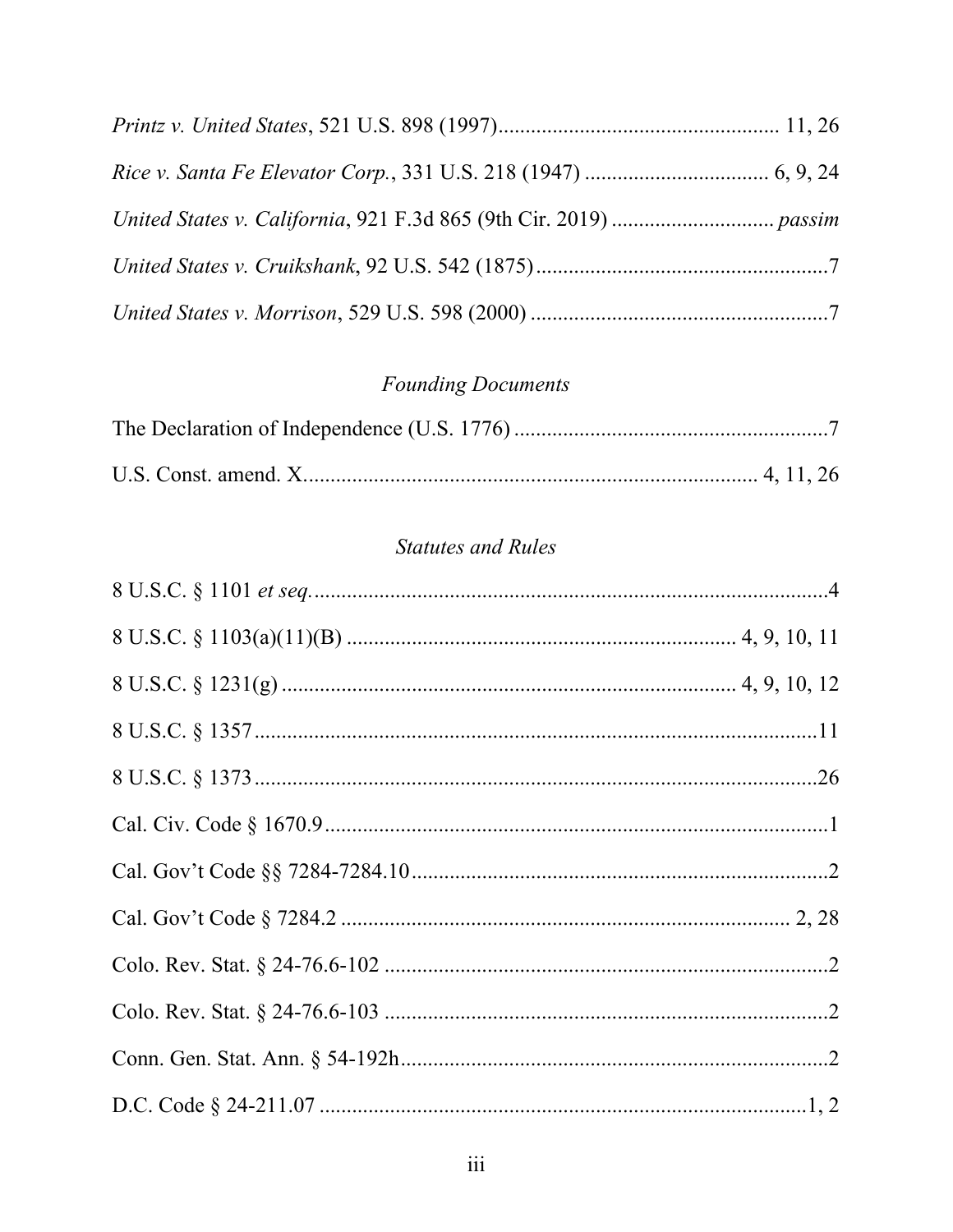# *Executive and Legislative Materials*

| Comm. on Judiciary & Pub. Safety, Council of D.C., Report on B23-0501, the |
|----------------------------------------------------------------------------|
|                                                                            |
| Ill. Gen. Assemb., S. Sess. Transcript for May 31, 2017                    |
| Ill. Gen. Assemb., S. Sess. Transcript for May 31, 2017                    |
| Ill. Gen. Assemb., S. Sess. Transcript for May 4, 2017                     |
| Ill. Gen. Assemb., S. Sess. Transcript for May 4, 2017                     |
| N.J. Off. of Att'y Gen., Attorney General Law Enforcement Directive No.    |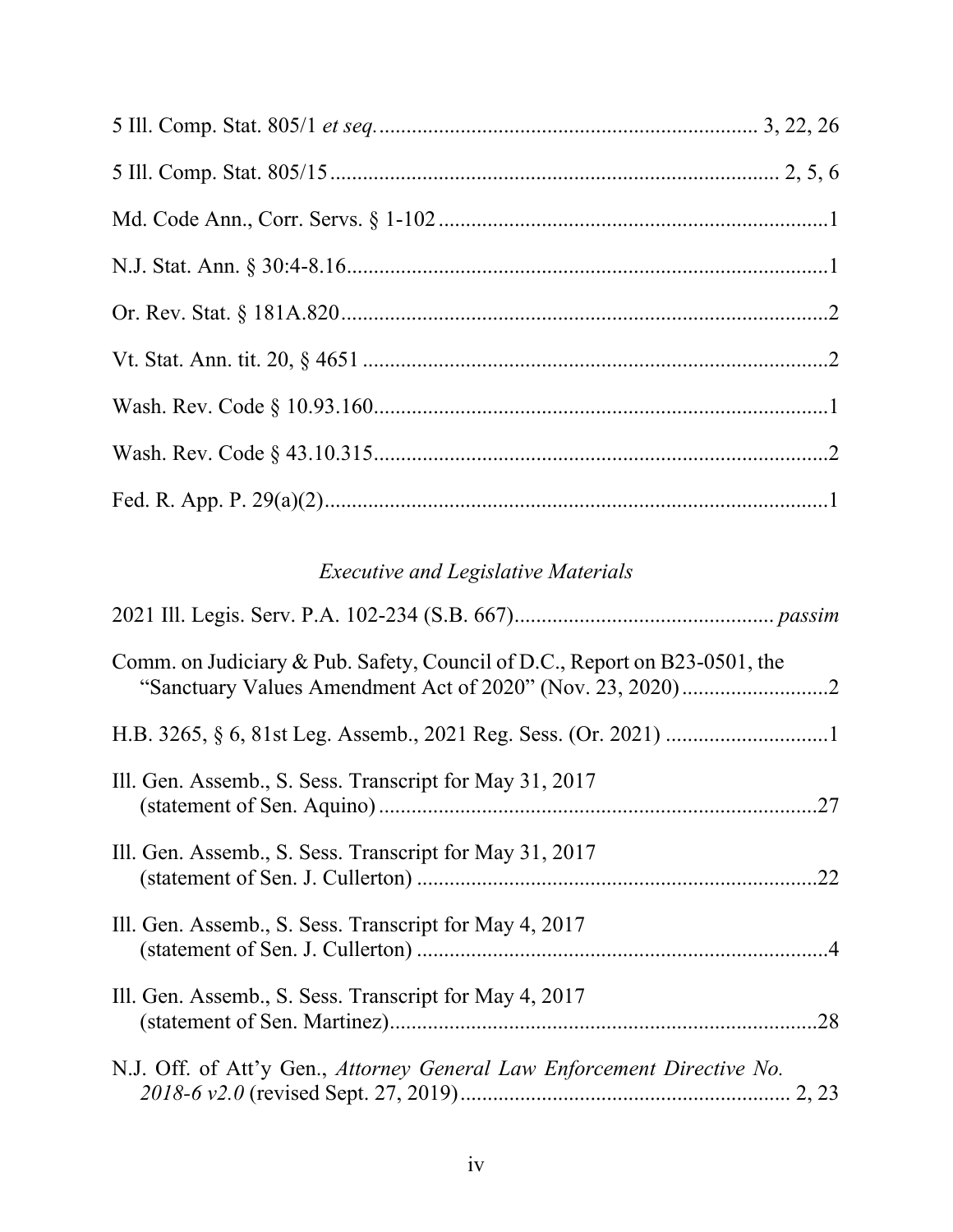| N.Y. Exec. Chamber, Exec. Order No. 170, State Policy Concerning      |  |
|-----------------------------------------------------------------------|--|
|                                                                       |  |
|                                                                       |  |
| Oversight of the Administration's Misdirected Immigration Enforcement |  |
| Priorities: Examining the Impact of Public Safety and Honoring the    |  |
| Victims: Hearing Before the S. Comm. on the Judiciary, 114th Cong. 2  |  |
| (July 21, 2015) (statement of Tom Manger, Chief, Montgomery County,   |  |
| Maryland, Police Department & President, Major Cities Chiefs          |  |
|                                                                       |  |
|                                                                       |  |

# *Other Authorities*

| Lora Adams, Ctr. for Am. Progress, State and Local Governments Opt Out of                                                                                                                                                                                             |
|-----------------------------------------------------------------------------------------------------------------------------------------------------------------------------------------------------------------------------------------------------------------------|
| Carlos Ballesteros, Politicians Condemn Conditions at ICE Detention Center                                                                                                                                                                                            |
| Lindsey Bever, Hispanics 'Are Going Further into the Shadows' Amid<br>Chilling Immigration Debate, Police Say, Wash. Post (May 12, 2017) 16                                                                                                                           |
| Brief of Amici Curiae Current & Former Prosecutors & Law Enforcement<br>Leaders & Former Attorneys General & Department of Justice Officials<br>in Support of Defendants-Appellees & for Affirmance, Ocean Cnty. Bd.<br>of Comm'rs v. Att'y Gen. of N.J., 8 F.4th 176 |
| Randy Capps et al., Migration Pol'y Inst., Revving Up the Deportation<br>Machinery: Enforcement and Pushback Under Trump (May 2018)17                                                                                                                                 |
| Stephanie Casanova, Hundreds Rally in Chicago for an End to Detentions and<br>a Pathway to Citizenship for Immigrants, Chi. Tribune (July 8, 2021)18                                                                                                                  |
| Aaron Chalfin & Justin McCrary, The Effect of Police on Crime: New<br>Evidence from U.S. Cities, 1960-2010<br>(Nat'l Bureau of Econ. Research, Working Paper No. 18815, 2013)29                                                                                       |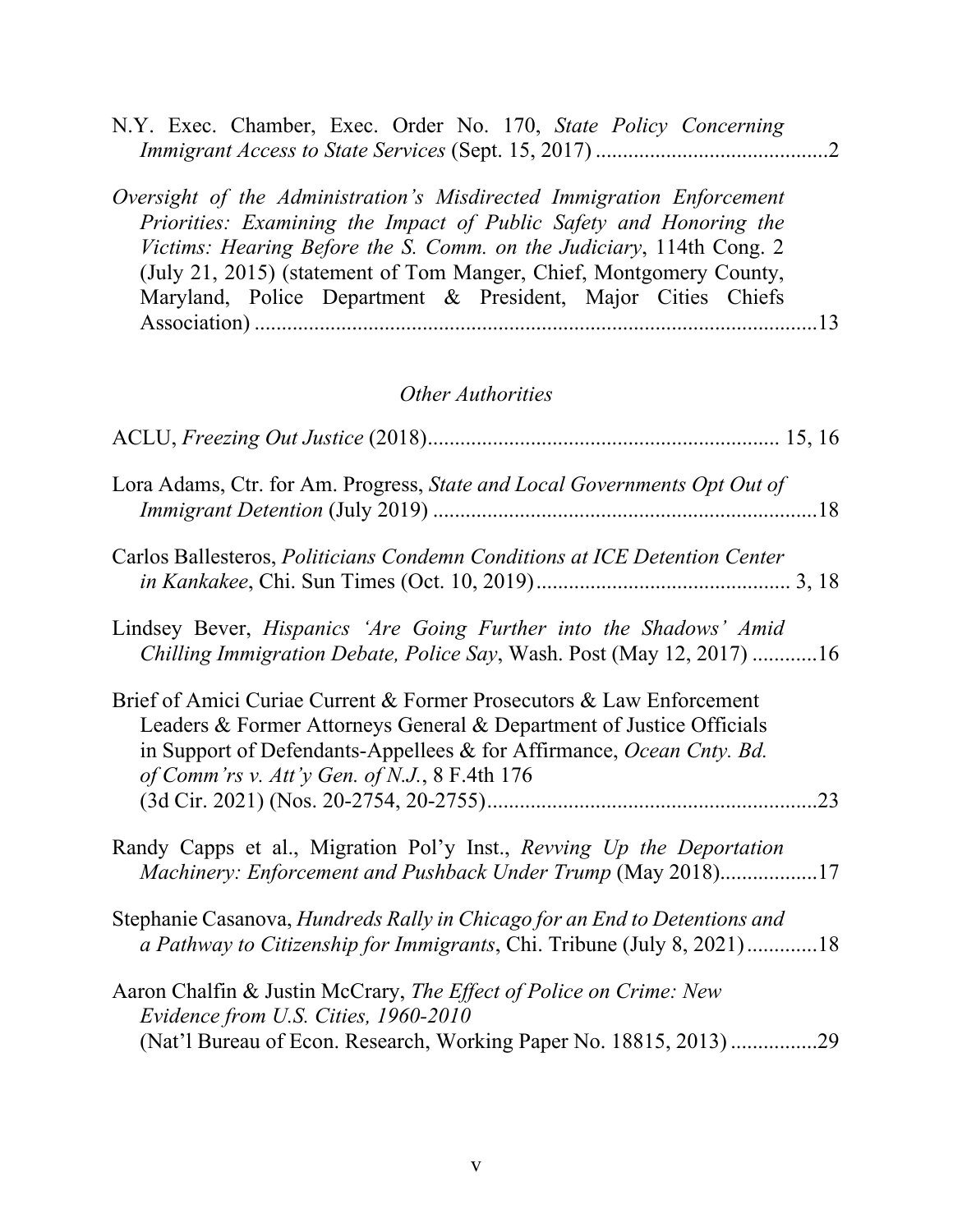| Alanna Durkin Richer, Prosecutors Sue ICE to Stop Courthouse Immigration                                                                                                                         |
|--------------------------------------------------------------------------------------------------------------------------------------------------------------------------------------------------|
| David Eggert, Michigan Gov. Whitmer Blocks Immigrant Detention Plan,                                                                                                                             |
| Alexia Fernández Campbell, US Police Chiefs are Fighting the Crackdown                                                                                                                           |
| Uriel J. García, The Number of Undocumented Immigrants in Detention<br>Centers Has Increased by More than 50% Since Biden Took Office,                                                           |
| David A. Harris, The War on Terror, Local Police, and Immigration<br>Enforcement: A Curious Tale of Police Power in Post-9/11 America,                                                           |
| Elisa Jácome, The Effect of Immigration Enforcement on Crime Reporting:<br><b>Evidence from the Priority Enforcement Program</b><br>(Stanford Inst. For Econ. Pol'y Rsch. Working Paper, 2021)15 |
| Deborah Jones Merritt, Three Faces of Federalism: Finding a Formula for                                                                                                                          |
| Christopher N. Lasch et al., Understanding "Sanctuary Cities,"                                                                                                                                   |
| Letter from Seventy-Five Former State and Federal Judges to Ronald D.<br>.22                                                                                                                     |
| Major Cities Chiefs Ass'n, M.C.C. Immigration Committee<br>Recommendations for Enforcement of Immigration Laws by Local Police                                                                   |
| Elvia Malagón, Bill Limiting Immigration Detention in Illinois Advances to                                                                                                                       |
| Silva Mathema, Ctr. for Am. Progress, Keeping Families Together                                                                                                                                  |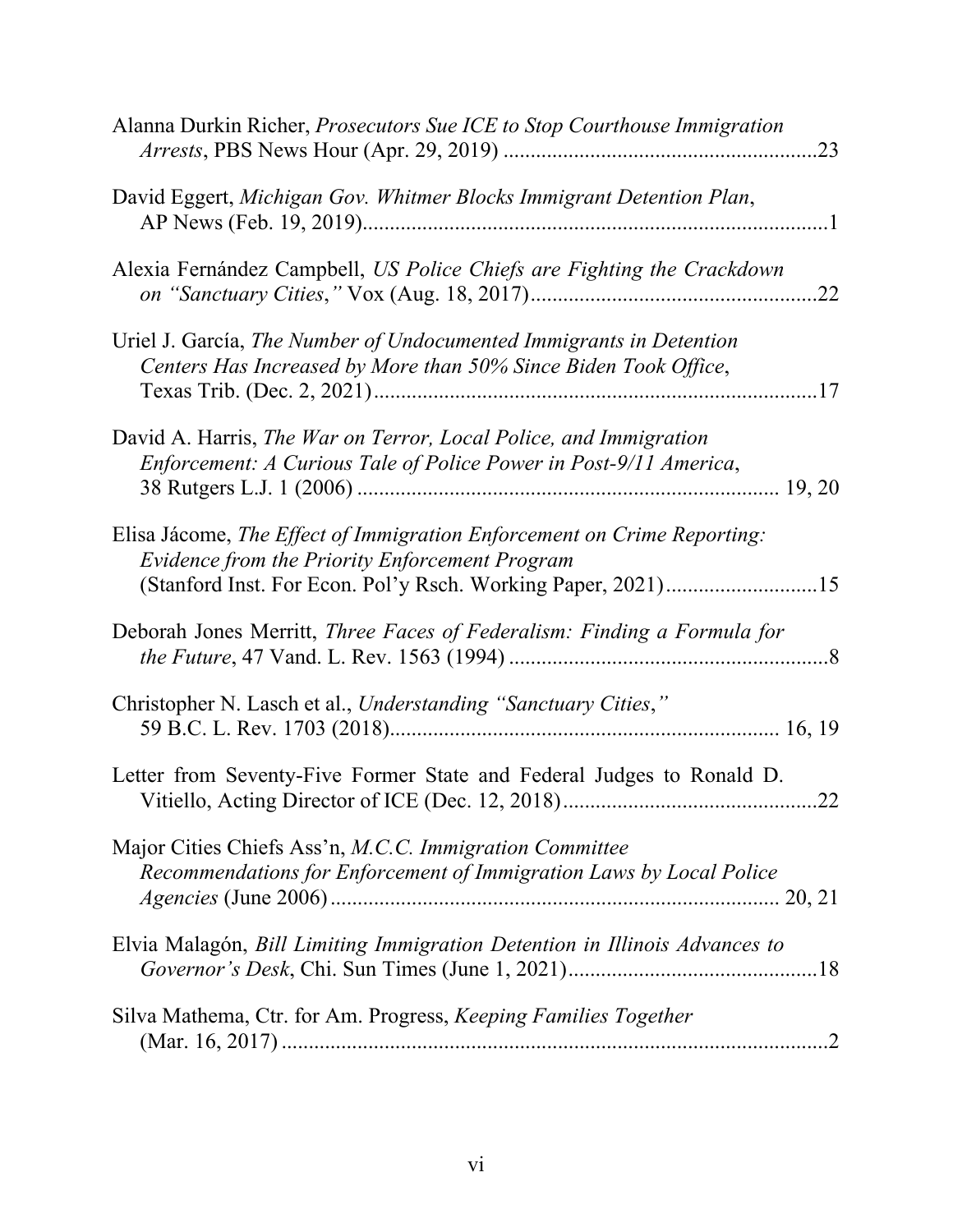| John O. McGinnis & Ilya Somin, Federalism vs. States' Rights: A Defense of<br>Judicial Review in a Federal System, 99 Nw. U. L. Rev. 89 (2004)26       |
|--------------------------------------------------------------------------------------------------------------------------------------------------------|
| Elliott C. McLaughlin & Nicole Chavez, 'Close the Camps': Protestors<br>Across the Country Demand an End to Migrant Detention Centers,                 |
| Robert A. Mikos, Can the States Keep Secrets From the Federal                                                                                          |
| Suzanne Monyak, State Bills Banning Private Immigration Detention Gain                                                                                 |
| Pew Rsrch. Ctr., More Latinos Have Serious Concerns About Their Place in                                                                               |
| Huyen Pham, The Constitutional Right Not to Cooperate? Local Sovereignty<br>and the Federal Immigration Power, 74 U. Cin. L. Rev. 1373 (2006)27        |
| James Queally, Fearing Deportation, Many Domestic Violence Victims are                                                                                 |
| Hannah Rappleye et al., Immigration Crackdown Makes Women Afraid to<br>Testify Against Abusers, Experts Warn,                                          |
| Danyelle Solomon et al., Ctr. for Am. Progress, The Negative Consequences<br>of Entangling Local Policing and Immigration Enforcement                  |
| Nik Theodore, Dep't of Urban Planning & Pol'y, Univ. of Ill. at Chi., Insecure<br>Communities: Latino Perceptions of Police Involvement in Immigration |
| Clifford Ward, McHenry County Reports Six Cases of Mumps Among<br>Detainees in County Jail This Summer, Chi. Tribune (Sept. 12, 2019)  3, 18           |
| Seth Freed Wessler, Fear, Illness and Death in ICE Detention: How a Protest                                                                            |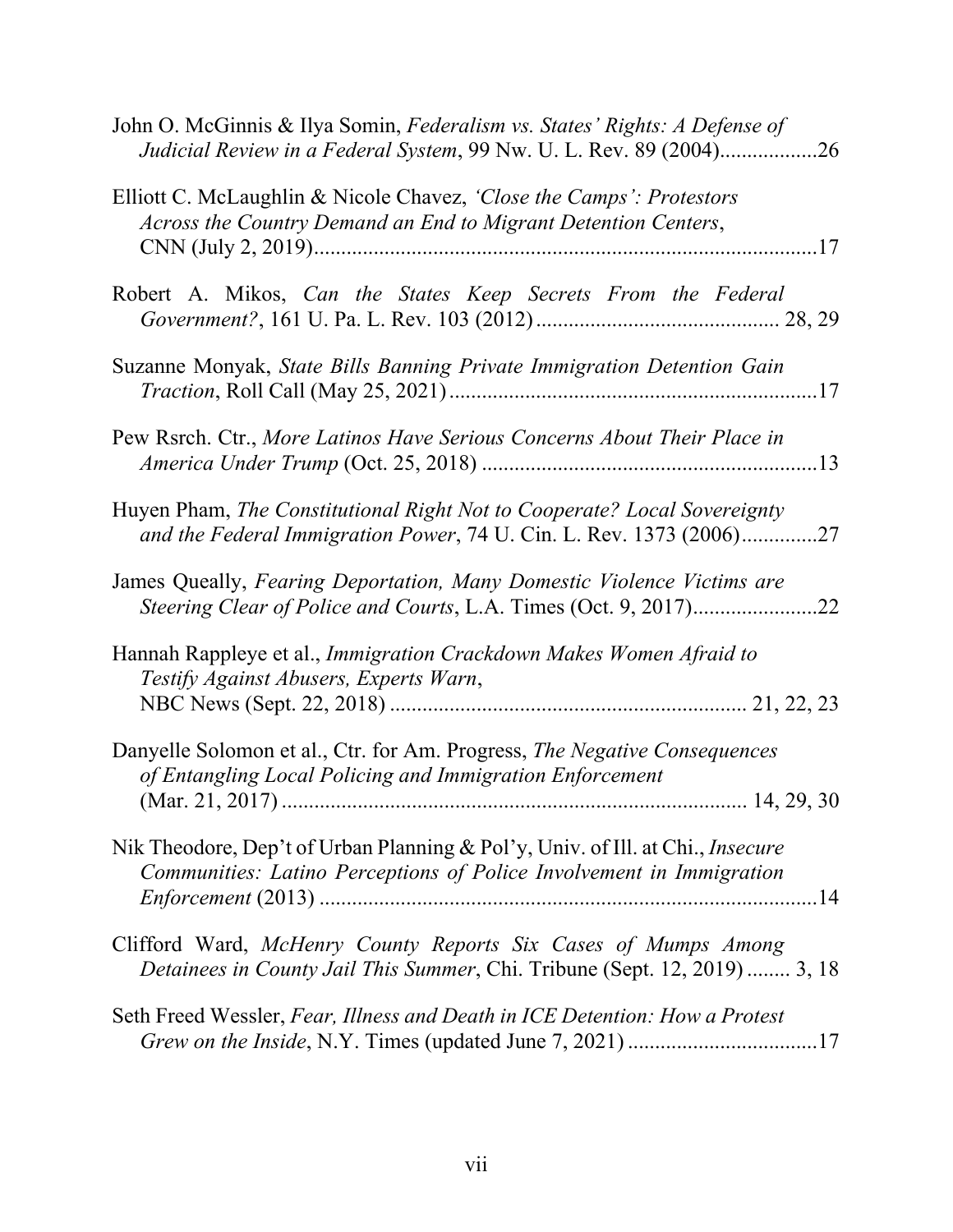| Chuck Wexler, <i>Police Chiefs Across the Country Support Sanctuary Cities</i>  |  |
|---------------------------------------------------------------------------------|--|
| Tom K. Wong, Ctr. for Am. Progress, <i>The Effects of Sanctuary Policies on</i> |  |
| Tom K. Wong, Sanctuary Cities Don't 'Breed Crime.' They Encourage               |  |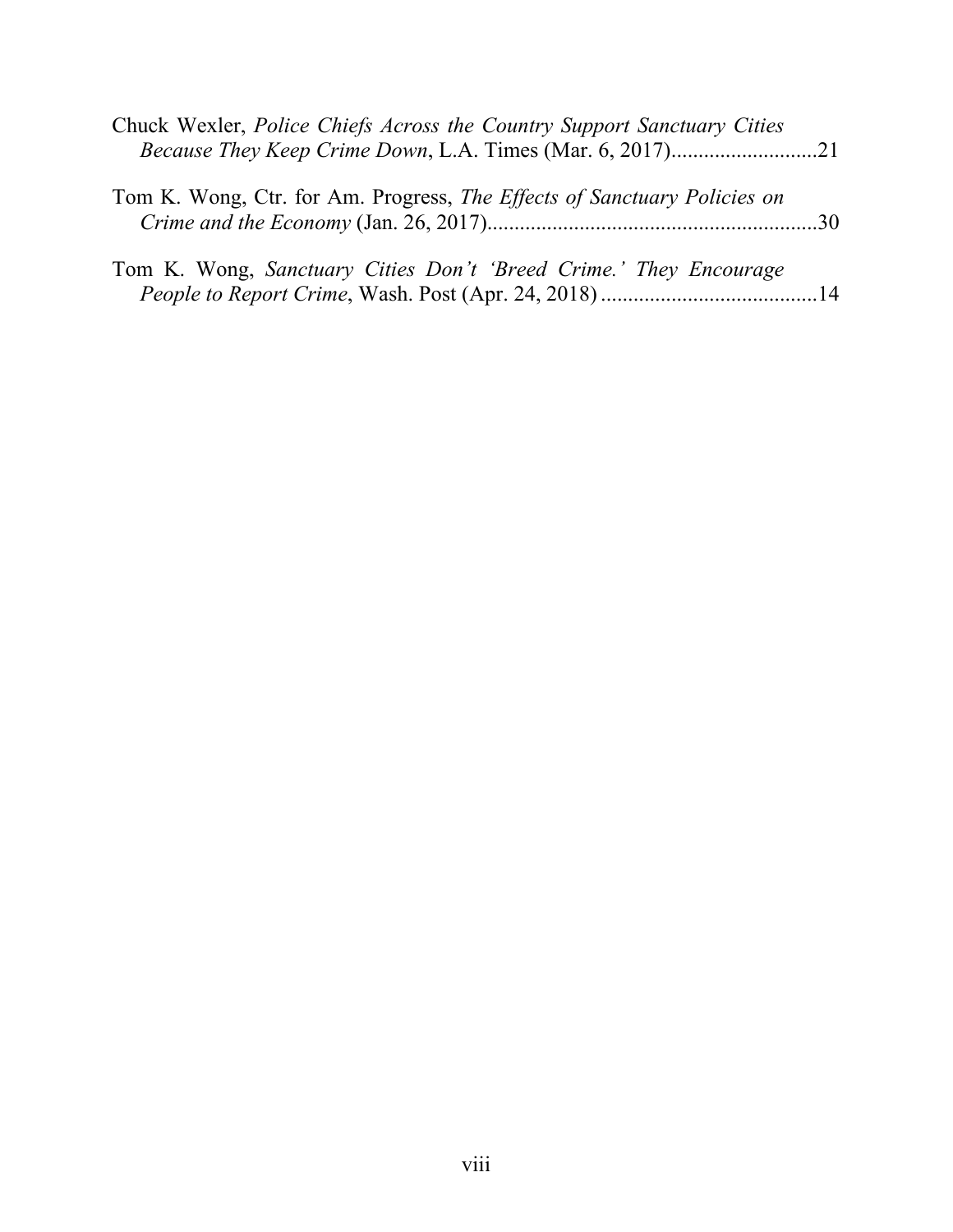#### **INTRODUCTION AND INTEREST OF AMICI**

The District of Columbia and the States of California, Connecticut, Delaware, Maine, Maryland, Massachusetts, Minnesota, Nevada, New Jersey, New Mexico, New York, Oregon, Rhode Island, Vermont, and Washington (collectively, "Amici States") file this brief as amici curiae, pursuant to Federal Rule of Appellate Procedure 29(a)(2), in support of the appellee. Millions of immigrants, both documented and undocumented, call the Amici States home. Immigrant communities play an important role not just in states' civic and economic lives, but also in their criminal justice systems, where immigrants' trust and cooperation are vital to ensuring public safety. With the paramount goal of promoting public safety for all residents, the Amici States have adopted different approaches to their involvement in federal immigration enforcement based on state needs, public safety priorities, and available resources.

For example, at least five states and the District of Columbia have enacted measures that prohibit state or local governments from entering into agreements to detain individuals for civil immigration violations, like the Illinois law at issue in this case.<sup>1</sup> Others have limited their involvement in federal immigration detention on a case-by-case basis. *See, e.g.*, David Eggert, *Michigan Gov. Whitmer Blocks* 

<sup>1</sup> *See* Cal. Civ. Code § 1670.9; D.C. Code § 24-211.07(a)(4)(A); Md. Code Ann., Corr. Servs. § 1-102; N.J. Stat. Ann. § 30:4-8.16; H.B. 3265, § 6, 81st Leg. Assemb., 2021 Reg. Sess. (Or. 2021); Wash. Rev. Code § 10.93.160(12).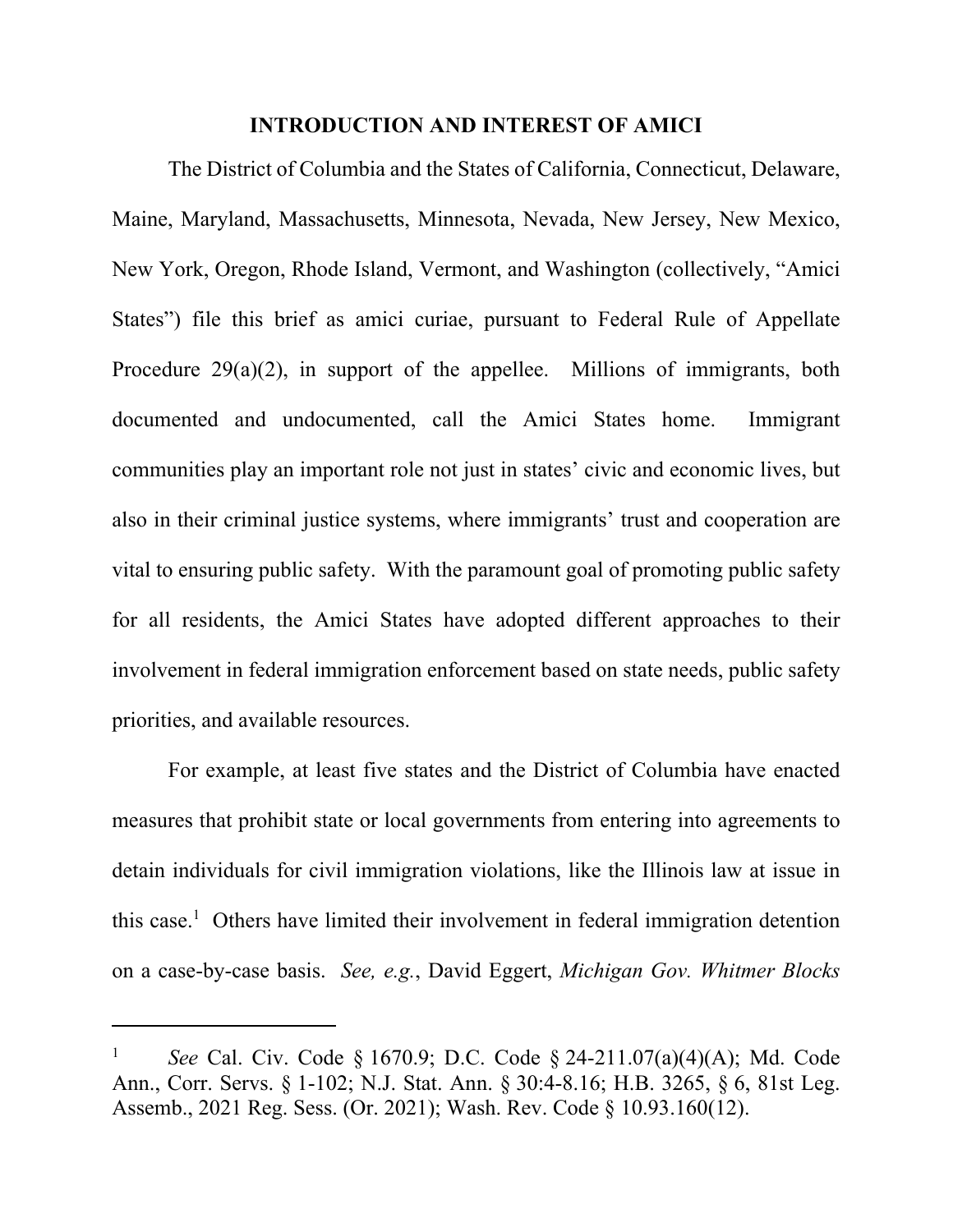*Immigrant Detention Plan*, AP News (Feb. 19, 2019).<sup>2</sup> And at least nine states including Illinois and seven amici states—and the District of Columbia have instituted other kinds of limits on state and local law enforcement officers' involvement with immigration enforcement.<sup>3</sup> These measures reflect the considered judgments of state lawmakers, who have reasonably determined for their jurisdictions that the "erosion of trust" that can occur when state and local governments become embroiled in federal immigration enforcement "makes the entire community vulnerable because people are fearful of reporting crimes, coming out as witnesses, or reporting domestic violence abuses." Silva Mathema, Ctr. for Am. Progress, *Keeping Families Together* 6 (Mar. 16, 2017);<sup>4</sup> see Cal. Gov't Code § 7284.2(b), (c) (finding that the "trust between California's immigrant community and state and local agencies" is "threatened when state and local agencies are entangled with federal immigration enforcement"); Comm. on Judiciary & Pub. Safety, Council of D.C., Report on Bill 23-0501, the "Sanctuary Values Amendment

<sup>2</sup> *Available at* https://bit.ly/3rQyM2Z.

<sup>3</sup> *See* Cal. Gov't Code §§ 7284-7284.10; Colo. Rev. Stat. § 24-76.6-102 to -103; Conn. Gen. Stat. Ann. § 54-192h; D.C. Code § 24-211.07; 5 Ill. Comp. Stat. 805/15; N.J. Off. of Att'y Gen., *Attorney General Law Enforcement Directive No. 2018-6 v2.0* (revised Sept. 27, 2019), https://bit.ly/3K8Ck7b; N.Y. Exec. Chamber, Exec. Order No. 170, *State Policy Concerning Immigrant Access to State Services* (Sept. 15, 2017); Or. Rev. Stat. § 181A.820; Vt. Stat. Ann. tit. 20, § 4651; Wash. Rev. Code § 43.10.315.

<sup>4</sup> *Available at* https://bit.ly/34H9tb5.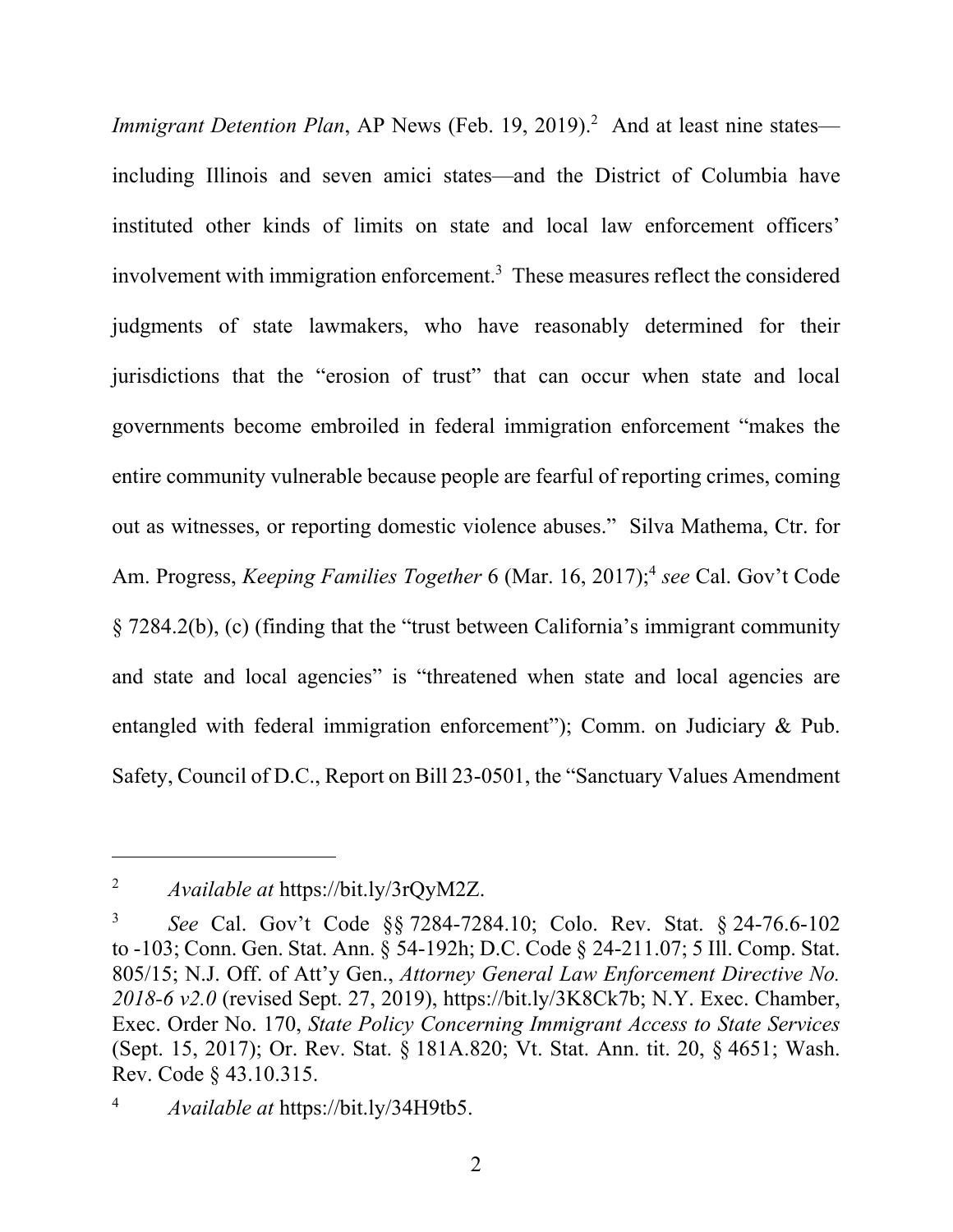Act of 2020," at 4 (Nov. 23, 2020) ("[I]mmigrant communities in the District fear and avoid interactions with the police because they believe the police will enforce immigration policies and potentially detain or deport someone they love.").<sup>5</sup>

Like those other jurisdictions, Illinois determined that disentangling itself and its political subdivisions from federal immigration enforcement would best serve the needs of its residents. Ending the use of state and local facilities for civil immigration detention is an important component of this effort, not least because the conditions in Illinois facilities used for this purpose have become a flashpoint and significant potential driver of dysfunction between Illinois law enforcement and immigrant communities. *See, e.g.*, Carlos Ballesteros, *Politicians Condemn Conditions at ICE Detention Center in Kankakee*, Chi. Sun Times (Oct. 10, 2019);<sup>6</sup> Clifford Ward, *McHenry County Reports Six Cases of Mumps Among Detainees in*  County Jail This Summer, Chi. Tribune (Sept. 12, 2019).<sup>7</sup> The Illinois Way Forward Act, 2021 Ill. Legis. Serv. P.A. 102-234 (S.B. 667), (the "Act") is itself an amendment to the Illinois TRUST Act, 5 Ill. Comp. Stat. 805/1 *et seq.*, a law designed, in the words of primary sponsor Sen. John Cullerton, "to foster trust between police and immigrant communities and refocus resources on fighting

<sup>5</sup> *Available at* https://bit.ly/3LISyWi.

<sup>6</sup> *Available at* https://bit.ly/36dKAUB.

<sup>7</sup> *Available at* https://bit.ly/3JA0Ai4.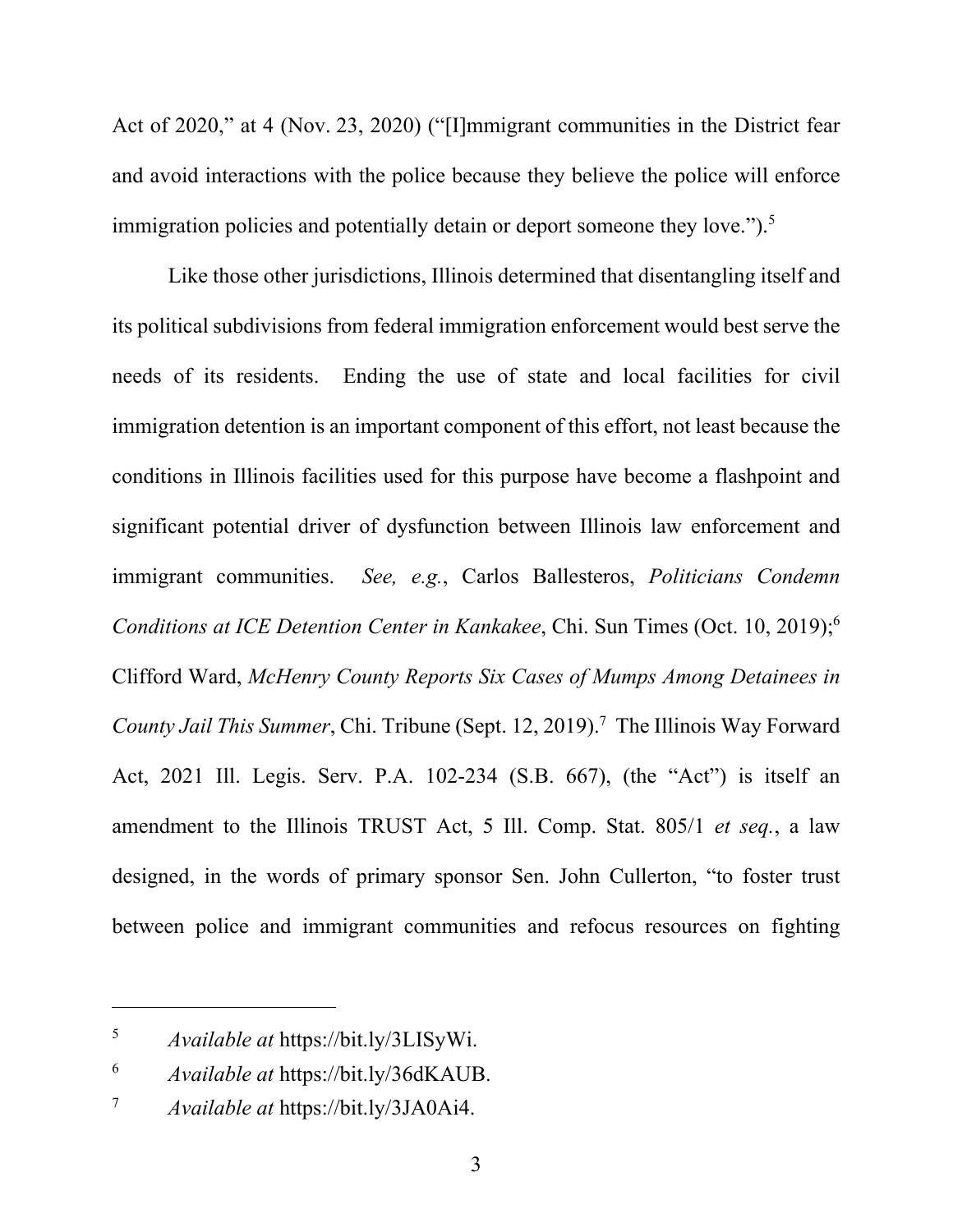priority crimes," Ill. Gen. Assemb., S. Sess. Transcript for May 4, 2017, at 118-19 (statement of Sen. J. Cullerton).<sup>8</sup> By challenging Illinois's authority to pass the Act, this lawsuit threatens the sovereign interests of all the Amici States.

The Amici States rely on their historic police powers to implement policies that maintain trust, facilitate cooperation, and protect all residents by promoting positive relationships between state and local government—in particular law enforcement officers—and the communities they serve. And these policies are reinforced by recent studies that confirm that there are public safety benefits to fostering independence between local law enforcement and federal immigration enforcement. *See* Part I.A.2.a, *infra*. In addition, the Act does not conflict with the Immigration and Nationality Act ("INA"), 8 U.S.C. § 1101 *et seq.*, or 8 U.S.C.  $\S$ § 1103(a)(11)(B) and 1231(g), in particular. Nor does federal immigration law preempt the Act as a matter of field preemption. Further, any interpretation of Sections  $1103(a)(11)(B)$  or  $1231(g)$  that would require Illinois to contract to house civil immigration detainees would violate the anticommandeering rule of the Tenth Amendment. Accordingly, the Act is an appropriate exercise of Illinois's sovereign authority and is not preempted by federal immigration law.

8

*Available at* https://bit.ly/34ND9TF.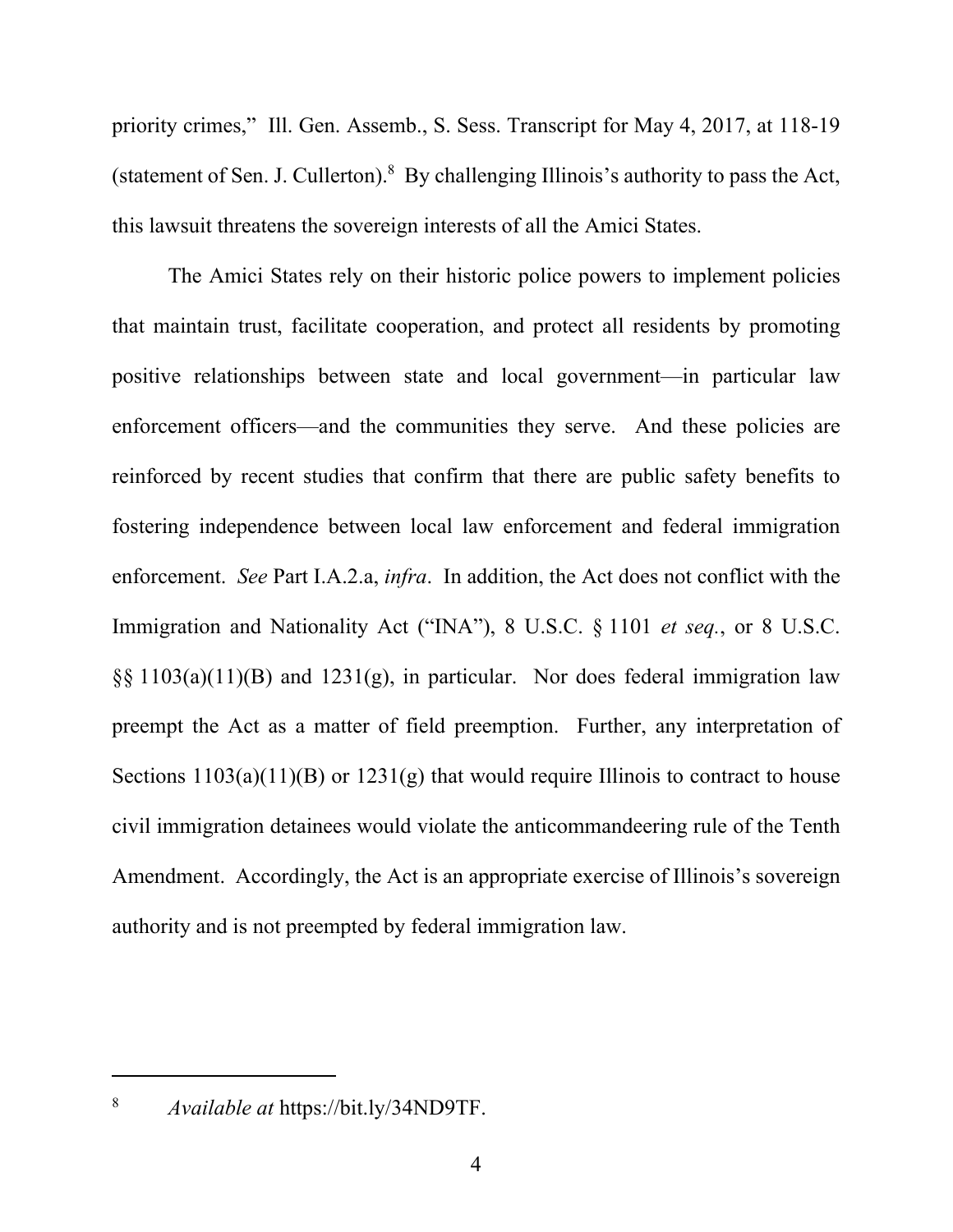#### **ARGUMENT**

#### **I. Federal Immigration Law Does Not Preempt The Act.**

### **A. The Act does not stand as an obstacle to the implementation of federal immigration law.**

Under the doctrine of obstacle preemption, federal law impliedly preempts state law when the state law "stands as an obstacle to the accomplishment and execution of the full purposes and objectives of Congress." *Hines v. Davidowitz*, 312 U.S. 52, 67 (1941). The possibility of implied preemption, however, "does not justify a 'freewheeling judicial inquiry into whether a state statute is in tension with federal objectives,'" for "such an endeavor 'would undercut the principle that it is Congress rather than the courts that pre-empts state law.'" *Chamber of Com. of U.S. v. Whiting*, 563 U.S. 582, 607 (2011) (plurality opinion) (quoting *Gade v. Nat'l Solid Wastes Mgmt. Ass'n*, 505 U.S. 88, 111 (1992) (Kennedy, J., concurring in part and concurring in judgment)). Rather, courts impose a "high threshold" for "a state law . . . to be preempted for conflicting with the purposes of a federal Act." *Id.* (quoting *Gade*, 505 U.S. at 110).

In this case, the Counties of McHenry and Kankakee contend that two related provisions of the Act run afoul of federal immigration law. First, the Act prohibits "any unit of state or local government" from "enter[ing] into or renew[ing] any contract, intergovernmental service agreement, or any other agreement to house or detain individuals for federal civil immigration violations." 5 Ill. Comp. Stat.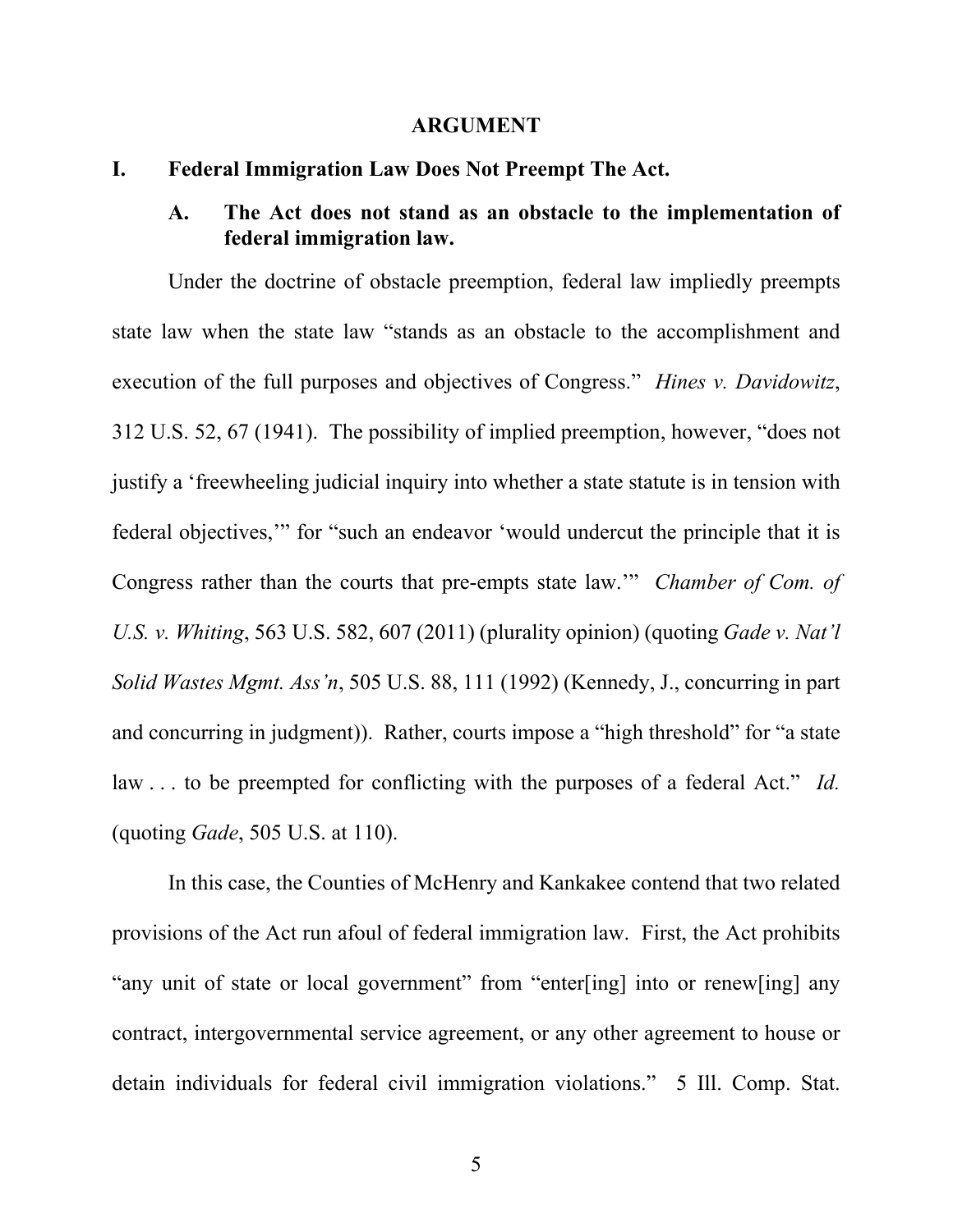$805/15(g)(1)$ . Second, the Act requires any state or local government entity with such an agreement to terminate it by January 1, 2022. *Id.* 805/15(g)(2).

The Counties assert that these provisions "stand[] as an obstacle to the execution of the full purposes of Congress" in the immigration domain because they "foreclose[] the Attorney General" from "us[ing] local detention facilities" for civil immigration detention. Br. 21. But the federal statutes relied on by the Counties in no way require state and local governments to make detention facilities available to the federal government for civil immigration detention. Moreover, applying preemption is particularly disfavored where, as here, a state is exercising its prerogative over the public safety of its residents.

> 1. Congress expressed no "clear and manifest purpose" to override the historic right of states to limit their assistance with federal immigration enforcement.

Where obstacle preemption is at issue, "[w]hat is a sufficient obstacle is a matter of judgment, to be informed by examining the federal statute as a whole and identifying its purpose and intended effects." *Crosby v. Nat'l Foreign Trade Council*, 530 U.S. 363, 373 (2000). The analysis "begin[s] . . . 'with the assumption that the historic police powers of the States [are] not to be superseded by the Federal Act unless that was the clear and manifest purpose of Congress,'" *Altria Grp., Inc. v. Good*, 555 U.S. 70, 77 (2008) (alteration in original) (quoting *Rice v. Santa Fe Elevator Corp.*, 331 U.S. 218, 230 (1947)), an assumption that "applies with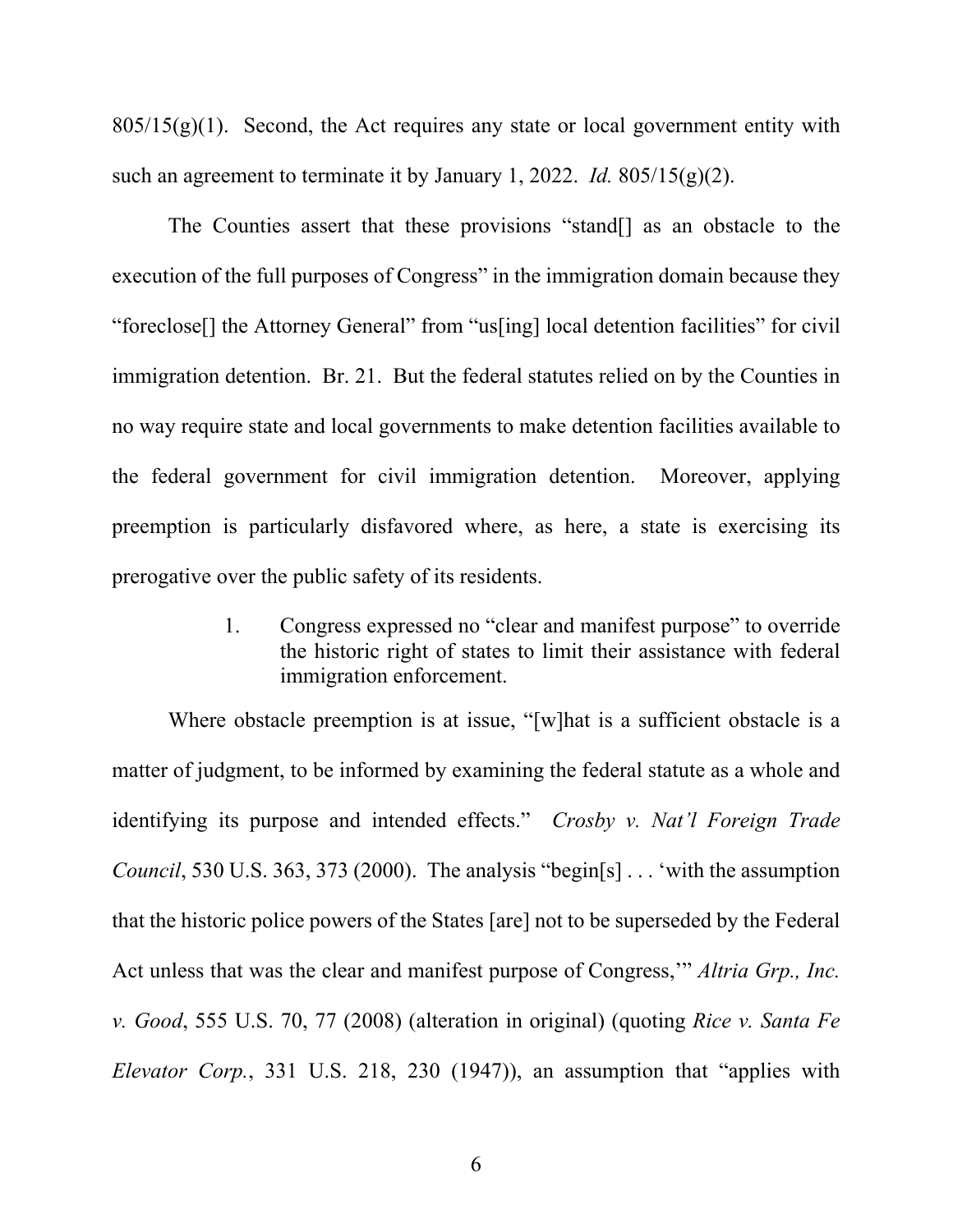particular force when Congress has legislated in a field traditionally occupied by the States," *id.* at 77.

There is "no better example of the police power, which the Founders denied the National Government and reposed in the States, than the suppression of violent crime and vindication of its victims." *United States v. Morrison*, 529 U.S. 598, 618 (2000). Since the States "entered into the Union," their "very highest duty" has been "to protect all persons within their boundaries in the enjoyment of the[] 'unalienable rights'" of "life and personal liberty." *United States v. Cruikshank*, 92 U.S. 542, 553 (1875) (quoting The Declaration of Independence para. 2 (U.S. 1776)). It follows that state and local governments are in the best position to determine how to allocate limited resources to best serve the public safety needs of their communities. *See Hillsborough County v. Automated Med. Lab'ys, Inc.*, 471 U.S. 707, 719 (1985) ("[T]he regulation of health and safety matters is primarily, and historically, a matter of local concern."). Thus, "[t]he promotion of safety of persons and property is unquestionably at the core of the State's police power." *Kelley v. Johnson*, 425 U.S. 238, 247 (1976).

The Act falls squarely within Illinois's historic police power. The authority to involuntarily detain individuals—or to decline to do so—is a core component of state law enforcement power, *see United States v. California*, 921 F.3d 865, 885-86 (9th Cir. 2019), and the Act is indisputably an exercise of that authority. More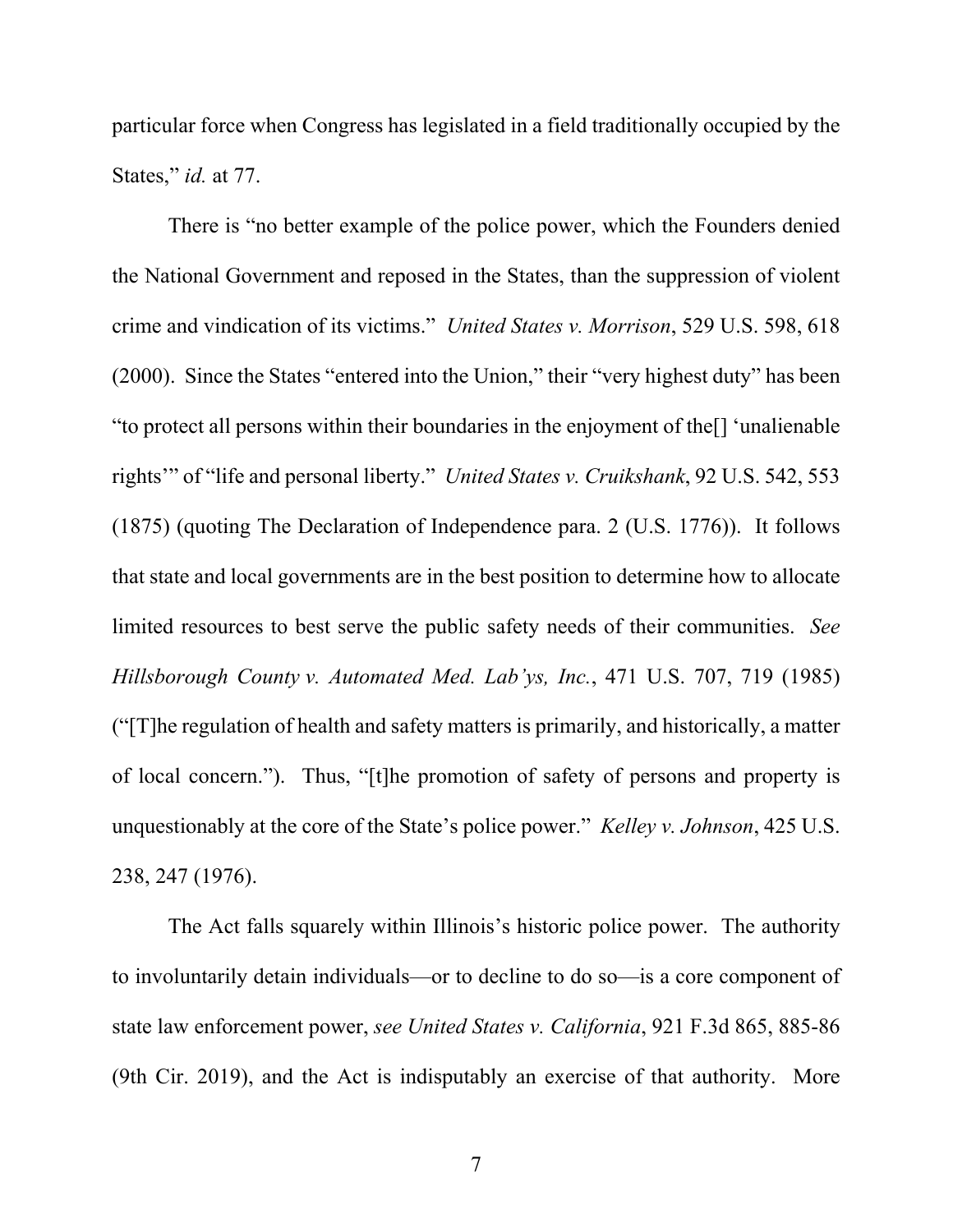broadly, the Act reflects a policy judgment that Illinois can more effectively ensure the safety and welfare of its citizens if it removes itself from the federal civil immigration detention apparatus. Courts have repeatedly affirmed that policy judgments such as these fall within states' traditional police powers. *See, e.g.*, *id.*  (recognizing that "the general authority to ensure the health and welfare of inmates and detainees in facilities within its borders" is part of a state's "historic police powers" (quoting *Arizona v. United States*, 567 U.S. 387, 400 (2012))); *City of Chicago v. Barr*, 961 F.3d 882, 891-92 (7th Cir. 2020) (recognizing that a state is "exercising its police power" when it "decid[es] that its law enforcement needs would be better met" if it disentangled itself from federal immigration enforcement).

Because "the police power is controlled by 50 different States instead of one national sovereign, the facets of governing that touch on citizens' daily lives are normally administered by smaller governments closer to the governed." *Nat'l Fed'n of Indep. Bus. v. Sebelius* (*NFIB*), 567 U.S. 519, 536 (2012). This decentralized system—i.e., "federalism"—"secures to citizens the liberties that derive from the diffusion of sovereign power." *New York v. United States*, 505 U.S. 144, 181 (1992) (quoting *Coleman v. Thompson*, 501 U.S. 722, 759 (1991) (Blackmun, J., dissenting)). In a "nation composed of diverse racial, cultural, and religious groups, this opportunity to express multiple social values is essential." Deborah Jones Merritt, *Three Faces of Federalism: Finding a Formula for the Future*, 47 Vand. L.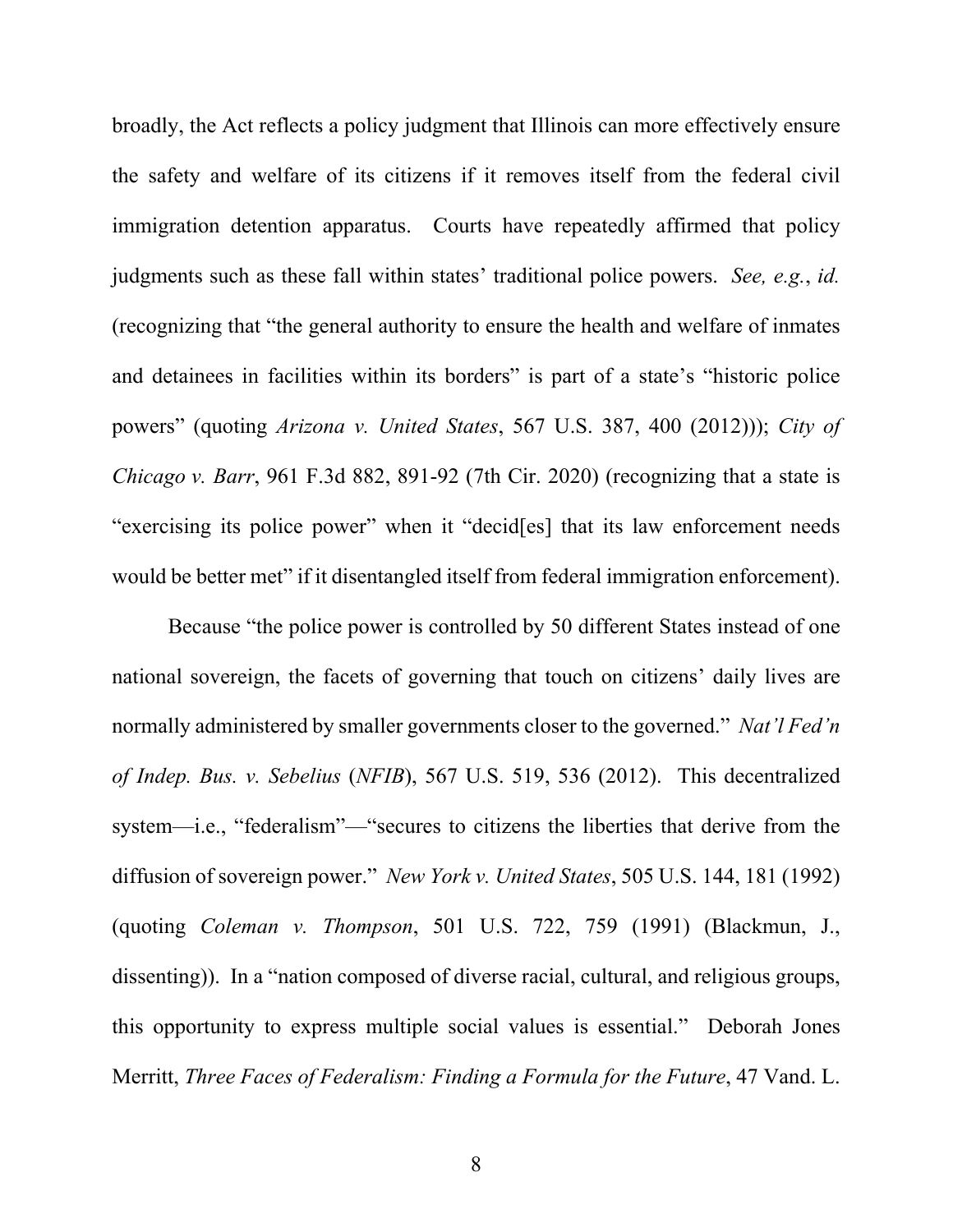Rev. 1563, 1574 (1994). For these reasons, "'it is incumbent upon the federal courts to be certain of Congress' intent before finding that federal law overrides' the 'usual constitutional balance of federal and state powers.'" *Bond v. United States*, 572 U.S. 844, 858 (2014) (quoting *Gregory v. Ashcroft*, 501 U.S. 452, 460 (1991)).

Especially in light of the traditional state powers at play, the Counties have not met the high threshold of demonstrating that Congress's "clear and manifest purpose" was to preempt state laws like the Act. *Altria Grp., Inc.*, 555 U.S. at 77 (quoting *Rice*, 331 U.S. at 230).

To start, despite the Counties' intimations to the contrary, *see* Br. 16-22, the INA "direct[s] *federal* activities, not those of state or local governments," *California*, 921 F.3d at 887. In *California*, the Ninth Circuit recognized that "the provisions of the INA that permit the federal government to contract with states and localities for detention purposes" do not "demonstrate *any* intent, let alone 'clear and manifest,' that Congress intended to supersede" state authority regarding the well-being of detainees in facilities "within [state] borders." 921 F.3d at 886 (citing 8 U.S.C.  $\S$ § 1103(a)(11)(B), 1231(g)). The same is true here. Indeed, the INA provisions at issue in this case are the same as were considered in *California*, and they do not require states to do anything at all. Section  $1103(a)(11)(B)$  "authorize<sup>[s]</sup>" the Attorney General "to enter into a *cooperative agreement*" with any state or political subdivision "which *agrees* to provide" facilities for immigration detention. 8 U.S.C.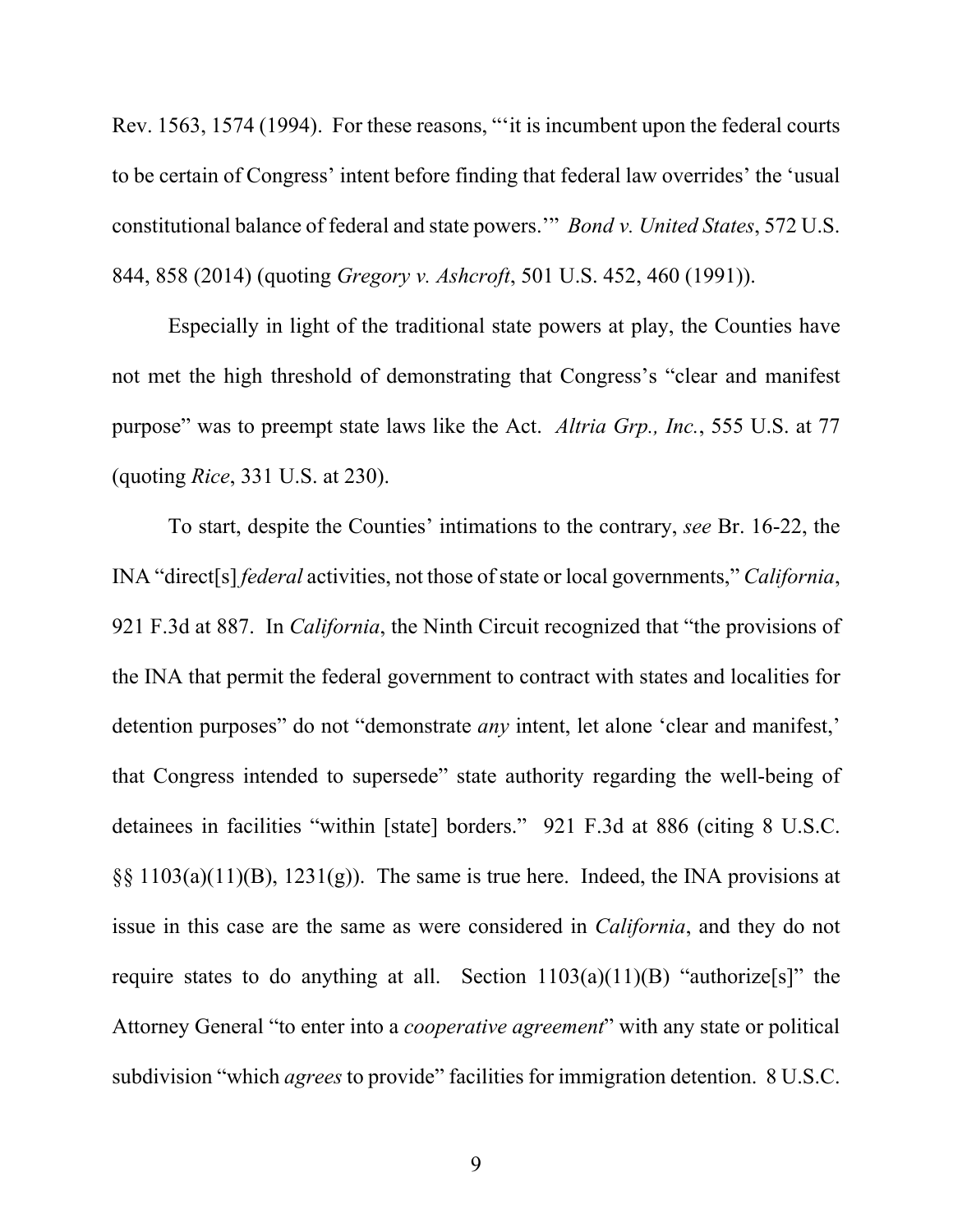$\S 1103(a)(11)(B)$  (emphasis added). If anything is clear and manifest from this provision authorizing the formation of "cooperative agreement[s]," it is not that states have been divested of their authority to decide whether to involve themselves or their political subdivisions in federal immigration enforcement; it is the opposite. *Id.* Likewise, Section 1231(g) requires the Attorney General to "arrange for appropriate places of detention for aliens detained pending removal or a decision on removal." It makes no mention of states, much less state obligations.

For this reason, the Counties miss the mark by objecting that, because the INA "authorizes agreements with local governments for the housing of detainees" and "authorize[s] the Attorney General to use local government detention facilities," Illinois may not "foreclose[] the Attorney General from doing so." Br. 21. The INA's text provides no support for the view that its authorization of federal action constitutes an ineluctable command to the states. If Congress had wanted to empower the Attorney General to make offers states could not refuse, it would have said so clearly; indeed, it would have been required to say so clearly, given the extraordinary intrusion into state law enforcement prerogatives this would represent. *See Arizona*, 567 U.S. at 400. Thankfully for the preservation of states' core police powers—and the constitutionality of the INA, *see* Part II, *infra*—Congress took a more permissive approach. "In short," the Act "does not directly conflict with any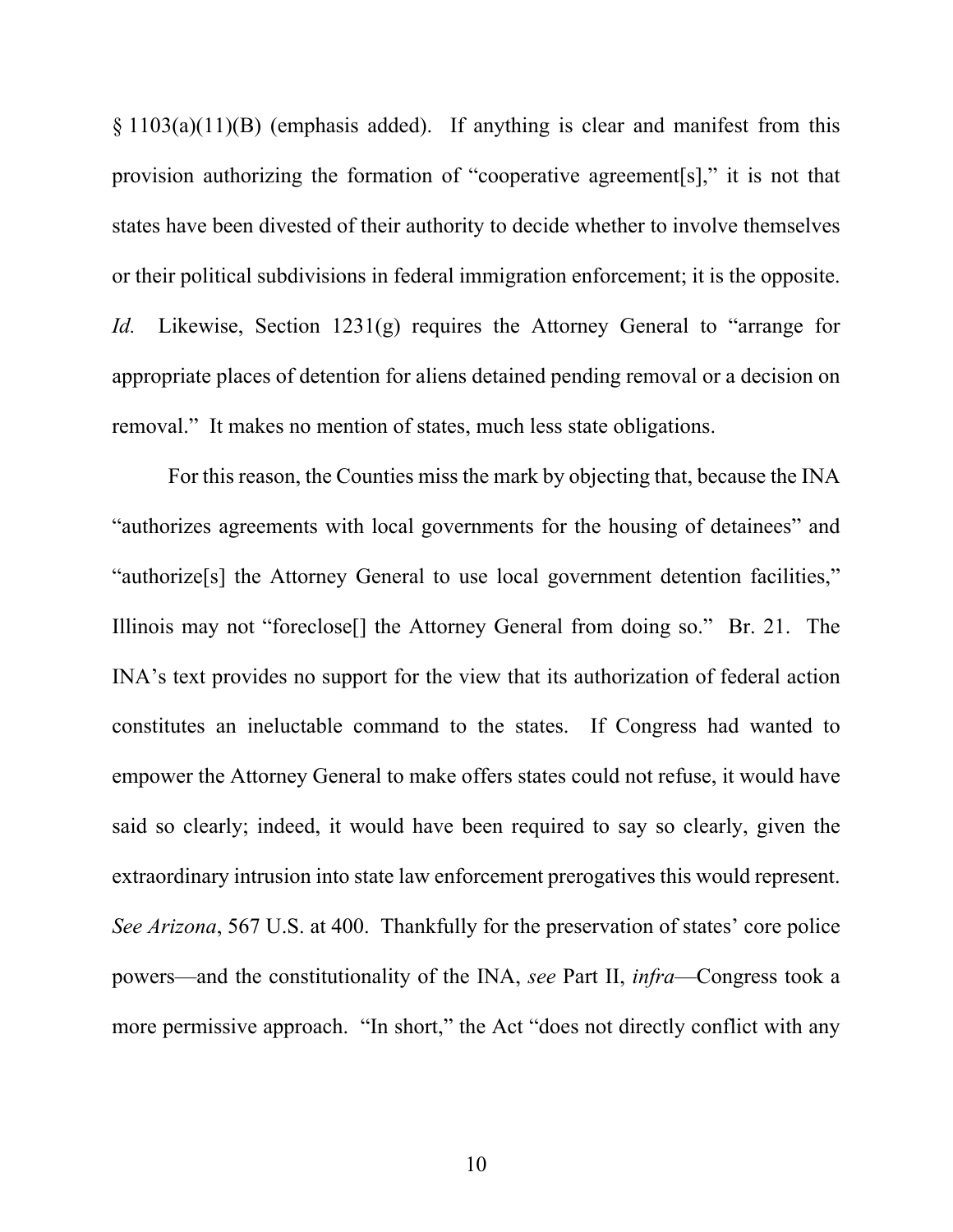obligations that the INA . . . impose[s] on state or local governments, because federal law does not actually mandate any state action." *California*, 921 F.3d at 887.

The voluntary nature of Section  $1103(a)(11)(B)$  is consistent with other INA provisions that authorize cooperation between the federal government and states but do not require any state cooperation with federal immigration enforcement. *See, e.g.*, 8 U.S.C. § 1357(g)(10)(B) (authorizing a state or political subdivision "to cooperate with the Attorney General in the identification, apprehension, detention, or removal of aliens not lawfully present in the United States"); *City of El Cenizo v. Texas*, 890 F.3d 164, 178 (5th Cir. 2018) ("Section 1357 does not require cooperation at all."). If anything, provisions like these that permit *voluntary* state cooperation underscore Congress's understanding that such cooperation should not, and indeed cannot, be mandated. *See Printz v. United States*, 521 U.S. 898, 917-18 (1997) (recognizing "two centuries of apparent congressional avoidance of the practice" of "requir[ing] the participation of state or local officials in implementing federal regulatory schemes"); *California*, 921 F.3d at 891 ("[T]he federal government was free to *expect* as much [cooperation with federal immigration authorities] as it wanted, but it could not *require* California's cooperation without running afoul of the Tenth Amendment."); *see also* Part II, *infra*. Because "it is a state's historic police power—not preemption—that we must assume, unless clearly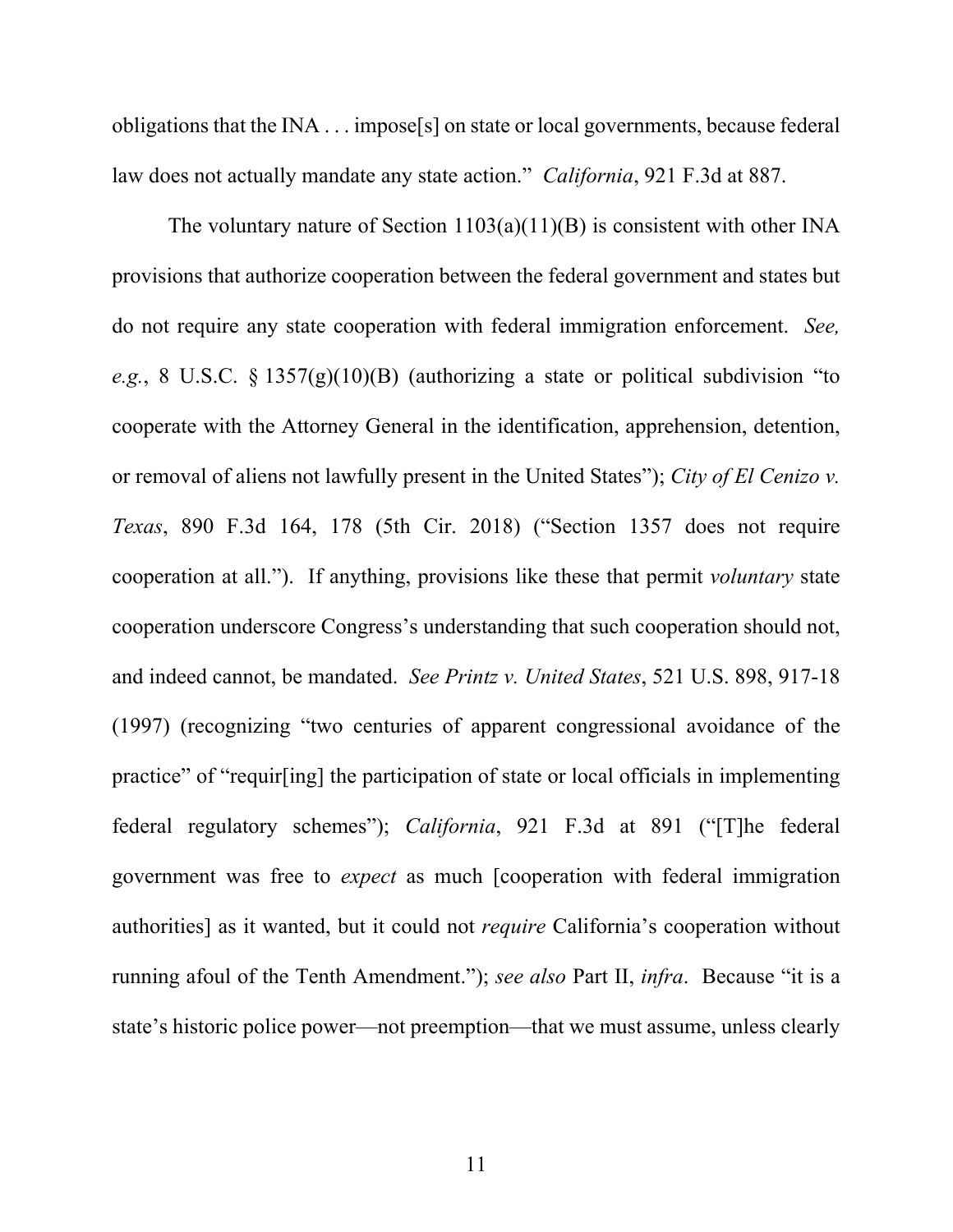superseded by federal statute," the Counties have not made the requisite showing for obstacle preemption. *California*, 921 F.3d at 887.

Nor does the Act obstruct in practice the federal government's ability to detain individuals for civil immigration violations. The federal government may construct or purchase its own facilities or lease those of private entities. *See* 8 U.S.C. § 1231(g) (contemplating the use of "United States government facilities," conferring power on the Attorney General to use federal funds to "acquire, build, remodel, [and] repair" additional facilities as necessary, and requiring consideration of the "purchase or lease of . . . existing prison, jail, detention center, or other comparable facilit[ies]" before new facilities are constructed). The use of state and local facilities is merely one option among many and an option explicitly subject to the "agreement" of states. Indeed, because federal law permits states and their political subdivisions to choose not to enter into any such agreement, the Act's exercise of that choice cannot be an obstacle to federal law.

> 2. States like Illinois have reasonably exercised their police powers to disentangle local law enforcement from federal immigration enforcement.

States like Illinois—including many of the Amici States—have reasonably concluded that separating local law enforcement from federal immigration enforcement, including immigration detention, improves public health and safety.

12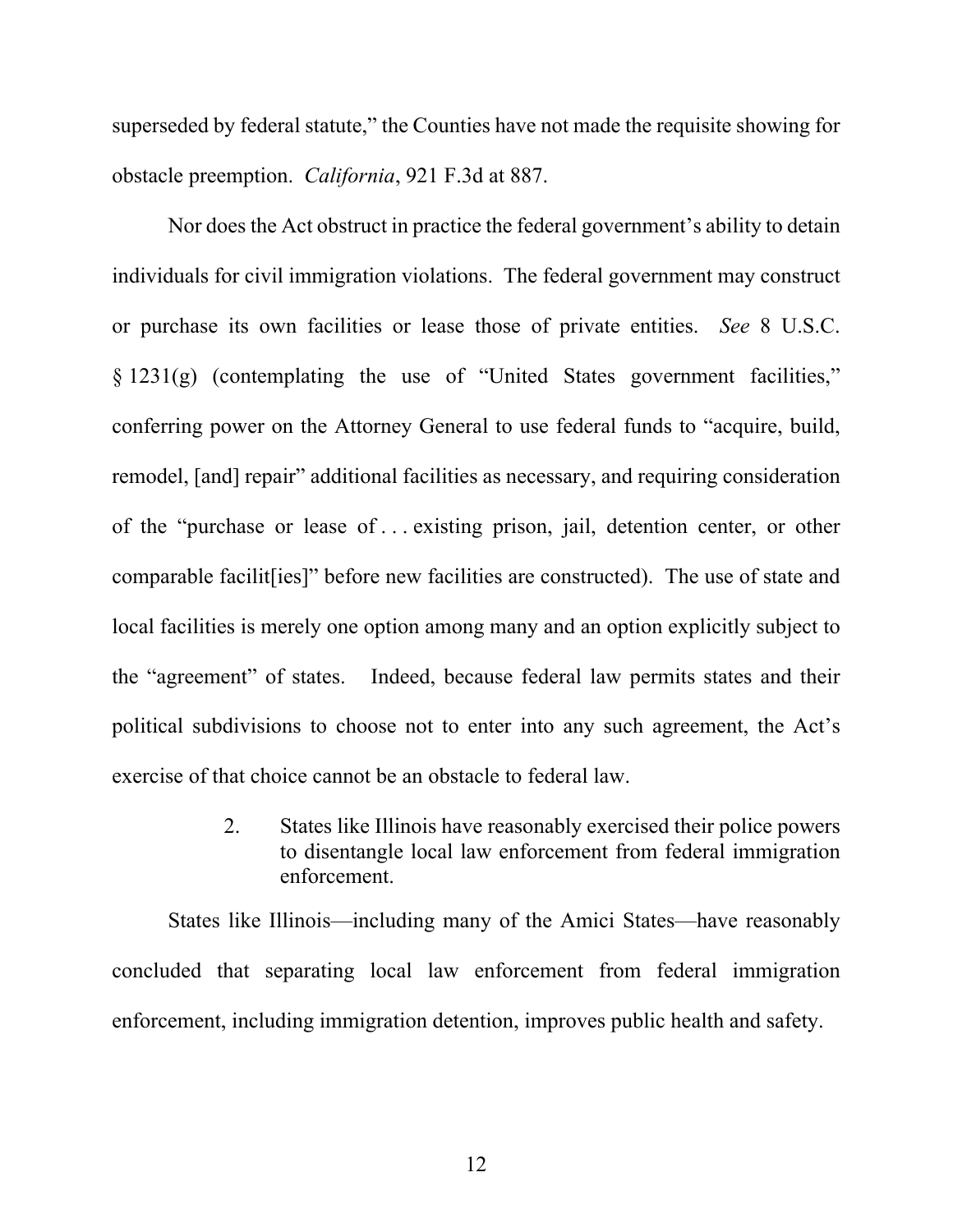a. Law enforcement cannot succeed without the trust of the community, and participation in immigration enforcement undermines such trust.

As the entities with "primary authority for defining and enforcing the criminal law," *Engle v. Isaac*, 456 U.S. 107, 128 (1982), states have long understood that "the trust and respect" of the community is essential to effective law enforcement, *Oversight of the Administration's Misdirected Immigration Enforcement Priorities: Examining the Impact of Public Safety and Honoring the Victims: Hearing Before the S. Comm. on the Judiciary*, 114th Cong. 2 (July 21, 2015) (statement of Tom Manger, Chief, Montgomery County, Maryland, Police Department & President, Major Cities Chiefs Association). Stopping and solving crime requires the "full cooperation of victims and witnesses," and victims and witnesses who do not trust the police, prosecutors, or their state or local governments are unlikely to be cooperative. *Id.*

Fears about immigration enforcement depress immigrant communities' trust in and cooperation with law enforcement. Anxiety about deportation and the detention that precedes it is widespread: a 2018 Pew survey indicated that 66 percent of Hispanic immigrants worry about their own removal or that of family members or friends. Pew Rsrch. Ctr., *More Latinos Have Serious Concerns About Their Place*  in America Under Trump (Oct. 25, 2018).<sup>9</sup> Unsurprisingly, when communities

9

*Available at* https://pewrsr.ch/3I0xPe8.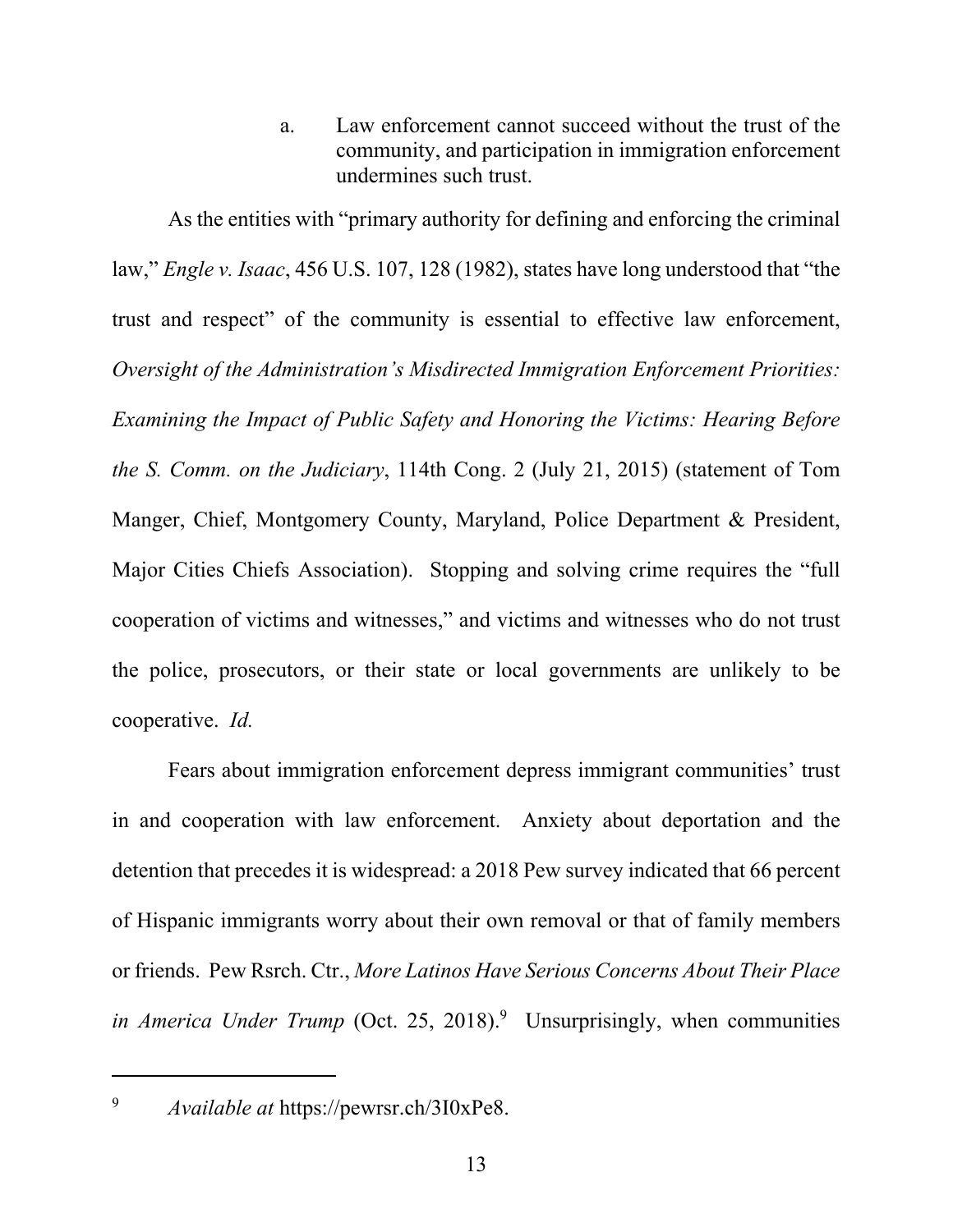associate state and local law enforcement with the prospect of detention and removal, they are less likely to engage with law enforcement. *See* Danyelle Solomon et al., Ctr. for Am. Progress, *The Negative Consequences of Entangling Local Policing and Immigration Enforcement* 3 (Mar. 21, 2017).<sup>10</sup>

Empirical evidence bears out this common-sense conclusion: a 2013 study by the University of Illinois at Chicago found that "the greater involvement of police in immigration enforcement has significantly heightened the fears many Latinos have of the police," which, "in turn, has led to a reduction in public safety." Nik Theodore, Dep't of Urban Planning & Pol'y, Univ. of Ill. at Chi., *Insecure Communities: Latino Perceptions of Police Involvement in Immigration Enforcement* 18 (2013).<sup>11</sup> Roughly 45 percent of Latinos surveyed stated that they were "less likely to contact police officers if they have been the victim of a crime" or "to voluntarily offer information about crimes" "because they fear that police officers will ask them or someone they know about their immigration status." *Id.* at 6. A survey of undocumented individuals in San Diego similarly found that respondents would be approximately 61 percent less likely to report a crime they witnessed and approximately 43 percent less likely to report being victims of crime if they knew that local law enforcement worked together with ICE. Tom K. Wong,

<sup>10</sup> *Available at* https://bit.ly/3sJ97Zf.

<sup>11</sup> *Available at* https://bit.ly/3LCob3F.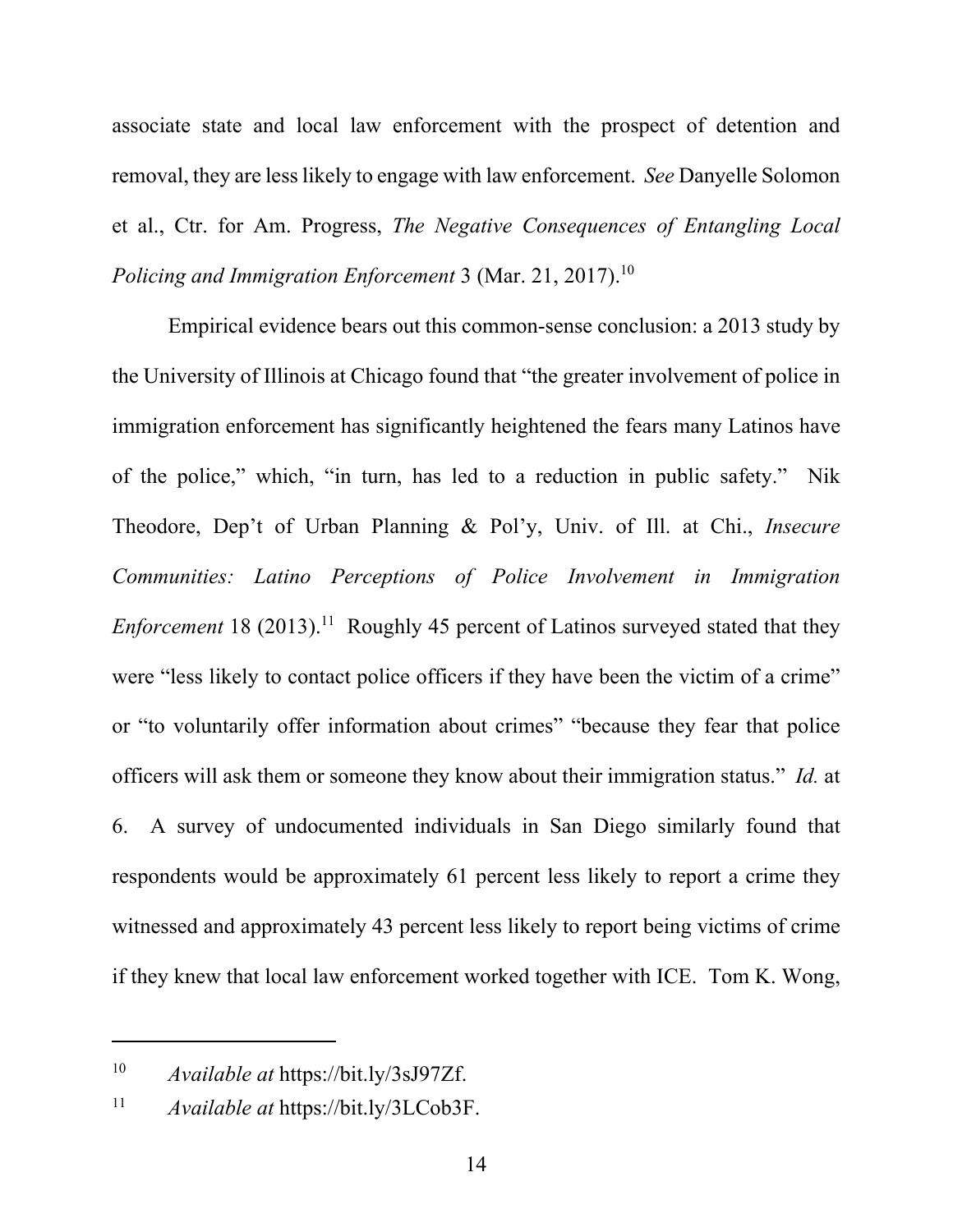*Sanctuary Cities Don't 'Breed Crime.' They Encourage People to Report Crime*, Wash. Post (Apr. 24, 2018);<sup>12</sup> see also Elisa Jácome, *The Effect of Immigration Enforcement on Crime Reporting: Evidence from the Priority Enforcement Program* 3-4 (Stanford Inst. For Econ. Pol'y Rsch. Working Paper,  $2021$ <sup>13</sup> (finding that the Department of Homeland Security's Priority Enforcement Program, under which the agency "no longer sought to detain individuals with immigration offenses alone, and instead only focused on detaining individuals convicted of significant criminal offenses" increased crime reporting by Hispanic complainants by four percent).

Immigrant communities are well aware of immigration enforcement policies and shape their behavior toward law enforcement accordingly. As immigration arrests in 2017 "soared by 30 percent from the 2016 fiscal year," a national survey of police officers correspondingly "reported the most dramatic drop in outreach from and cooperation with immigrant and limited English proficiency . . . communities over the past year." ACLU, *Freezing Out Justice: How Immigration Arrests at Courthouses Are Undermining the Justice System* 1 (2018).<sup>14</sup> Specifically, many police officers "reported that immigrants were less likely in 2017 than in 2016 to be willing to make police reports," "help in investigations," or "work with prosecutors."

<sup>12</sup> *Available at* https://wapo.st/3GZNI38.

<sup>13</sup> *Available at* https://bit.ly/3p9kCbD.

<sup>14</sup> *Available at* https://bit.ly/3sMybyD.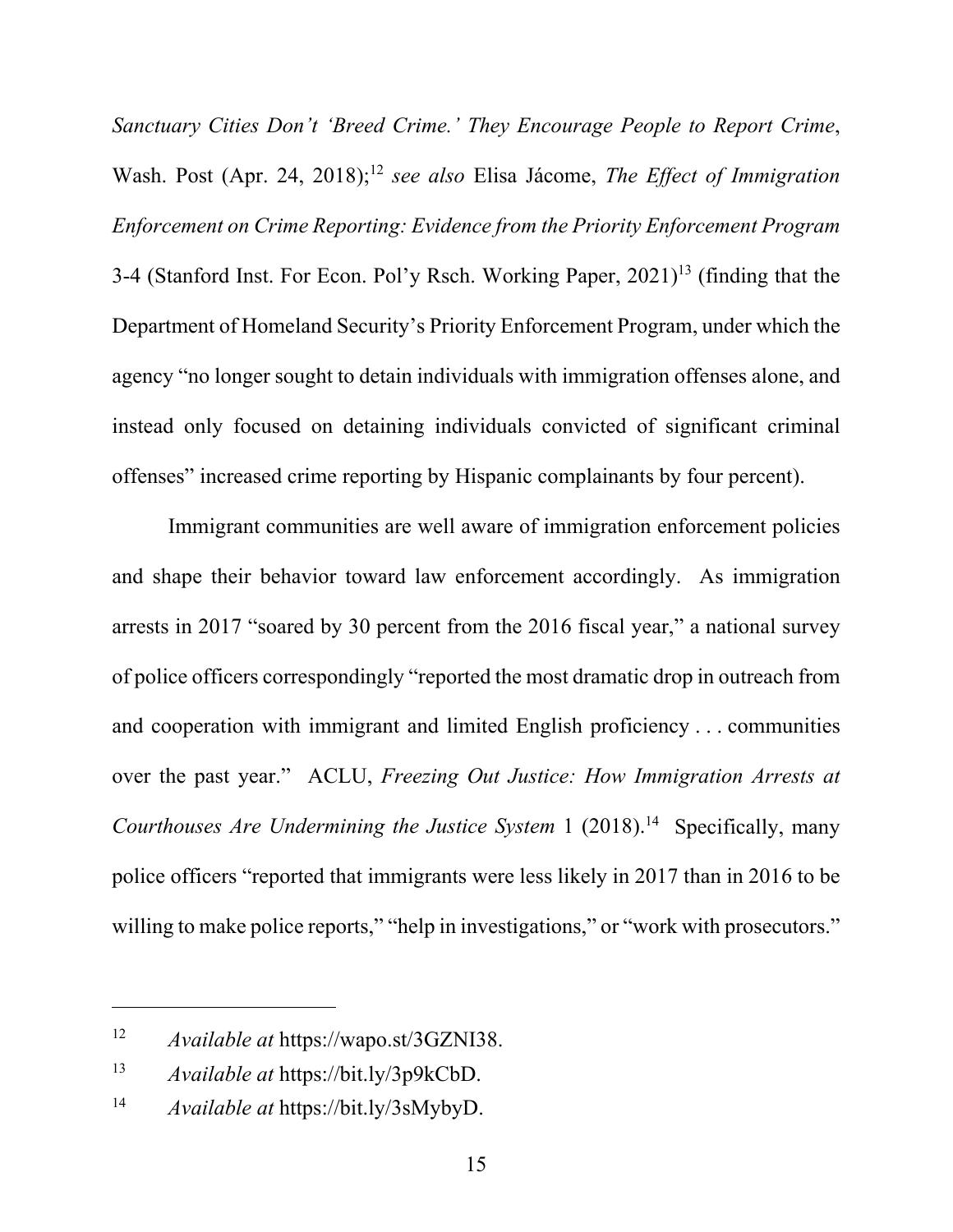*Id.* As a result, law enforcement officials reported that crimes such as domestic violence, human trafficking, and sexual assault "have become more difficult to investigate." *Id.* Further, police officers reported that this "lack of trust and cooperation" had adverse impacts on "their ability to protect crime survivors" and on "officer safety." *Id.*

These trends have also played out in jurisdictions across the country with large immigrant populations, which saw a steep drop in crime reporting at the same time as immigration arrests escalated. In the first three months of 2017, the Houston Police Department reported "a 13 percent decrease in violent crime reporting by Hispanics," including a "43 percent drop in the number of Hispanics reporting rape and sexual assault." Lindsey Bever, *Hispanics 'Are Going Further Into the Shadows' Amid Chilling Immigration Debate, Police Say*, Wash. Post (May 12, 2017).15 Similarly, the Los Angeles Police Department reported "a nearly 10 percent drop from [2016] in the reporting of spousal abuse and a 25 percent drop in the reporting of rape among Hispanic communities." *Id.* The department concluded that "deportation fears may be preventing Hispanic members of the community from reporting when they are victimized." Christopher N. Lasch et al., *Understanding "Sanctuary Cities*,*"* 59 B.C. L. Rev. 1703, 1762 (2018) (internal quotation marks

15 *Available at* https://bit.ly/3GUBTeK.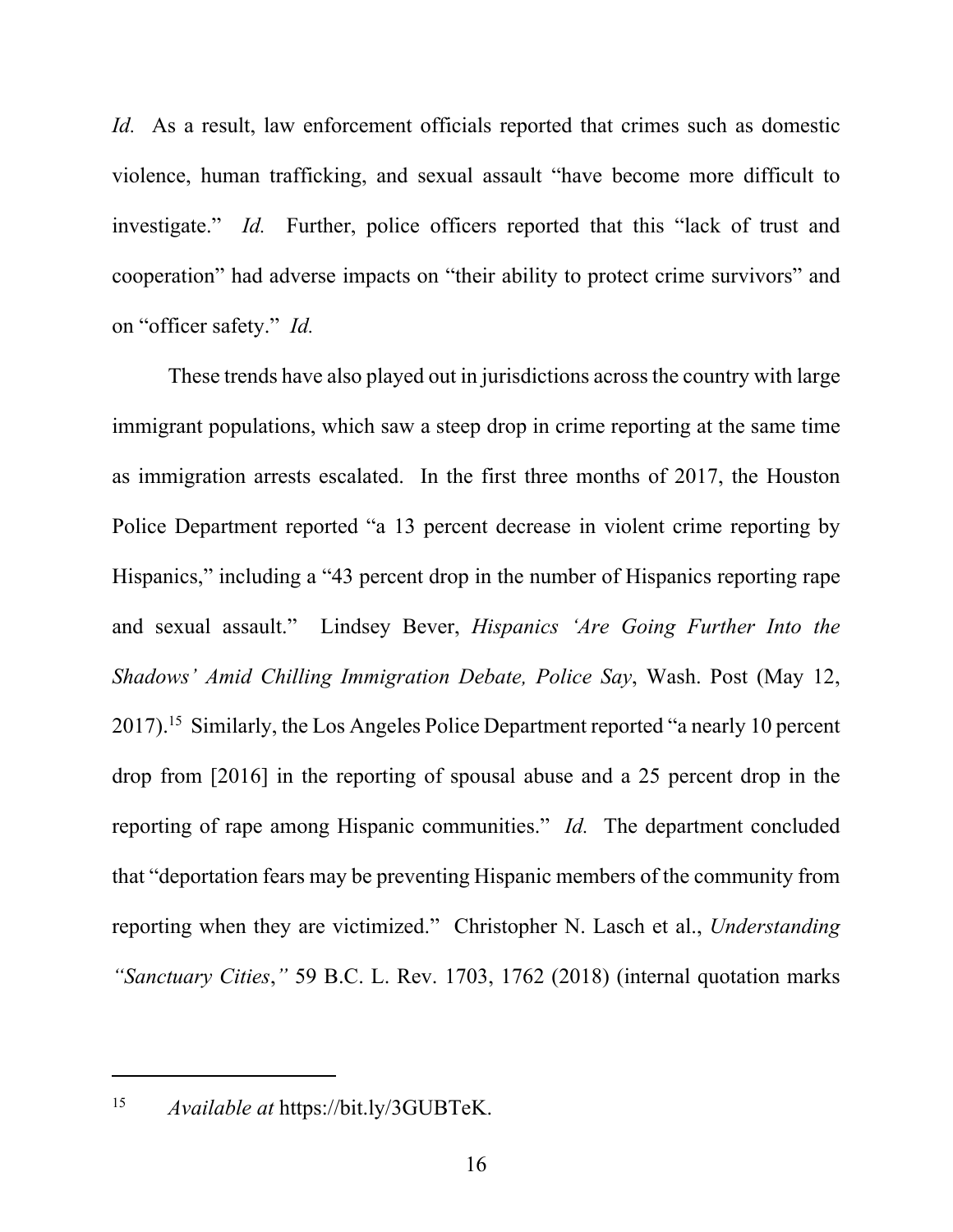omitted). From January through May 2017, relative to the same period in 2016, the Salt Lake City Police Department "received 12.9 percent fewer reports of criminal activity in Latino neighborhoods," as compared with only 1.4 percent fewer reports citywide. Randy Capps et al., Migration Pol'y Inst., *Revving Up the Deportation Machinery: Enforcement and Pushback Under Trump* 69 (May 2018).<sup>16</sup>

The use of state and local facilities for civil immigration detention is a highly public form of law enforcement participation in federal immigration enforcement and one likely to sow distrust in the community. For years, the federal system of immigration detention—in particular conditions of confinement—has been a controversial topic garnering national attention. *See, e.g.*, Seth Freed Wessler, *Fear, Illness and Death in ICE Detention: How a Protest Grew on the Inside*, N.Y. Times (updated June 7, 2021);17 Elliott C. McLaughlin & Nicole Chavez, *'Close the Camps': Protestors Across the Country Demand an End to Migrant Detention Centers*, CNN (July 2, 2019).<sup>18</sup> The combination of a surge in the number of individuals held in immigration detention, *see* Uriel J. García, *The Number of Undocumented Immigrants in Detention Centers Has Increased by More than 50%* 

<sup>16</sup> *Available at* https://bit.ly/3H2qPfG.

<sup>17</sup> *Available at* https://nyti.ms/3I8GEm0.

<sup>18</sup> *Available at* https://cnn.it/3oW5SMZ.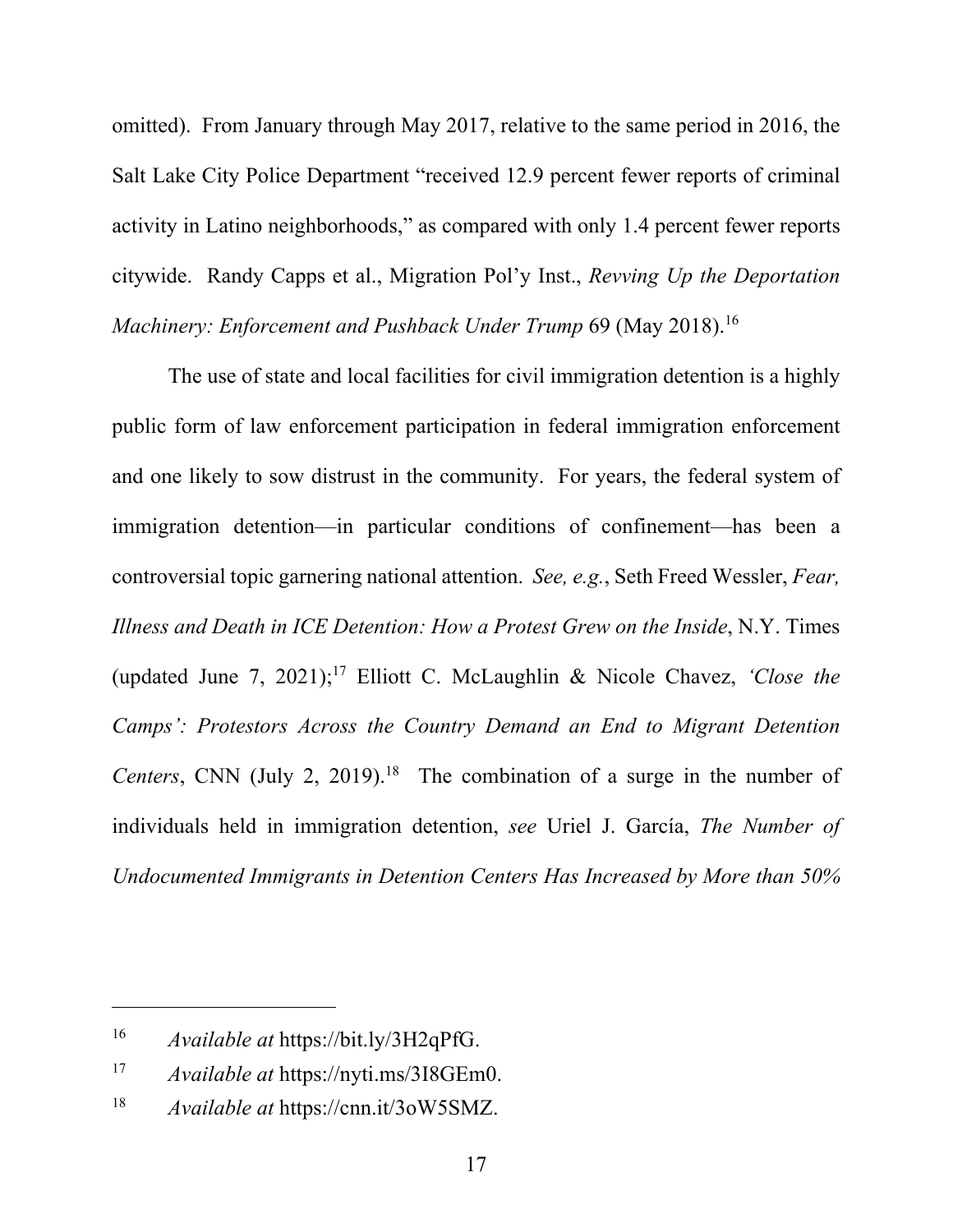*Since Biden Took Office*, Texas Trib. (Dec. 2, 2021),<sup>19</sup> and well-publicized incidents of abuse and neglect in detention facilities has increased the focus on state and local involvement in such detention, *see, e.g.*, Lora Adams, Ctr. for Am. Progress, *State*  and Local Governments Opt Out of Immigrant Detention (July 2019);<sup>20</sup> Suzanne Monyak, *State Bills Banning Private Immigration Detention Gain Traction*, Roll Call (May 25, 2021).<sup>21</sup> Illinois itself has repeatedly been at the center of such controversy. Ballesteros, *supra*; Ward, *supra*; Stephanie Casanova, *Hundreds Rally in Chicago for an End to Detentions and a Pathway to Citizenship for Immigrants*, Chi. Tribune (July 8, 2021);22 Elvia Malagón, *Bill Limiting Immigration Detention in Illinois Advances to Governor's Desk*, Chi. Sun Times (June 1, 2021).23

 Illinois thus had ample grounds to conclude that ongoing participation in civil immigration detention did not promote the safety of its citizens. Cooperation with immigration enforcement in such a contentious context inevitably causes state and local law enforcement authorities to become associated with immigration detention and its controversies in the minds of community members. Indeed, there is a natural perception that a civil immigration detainee held at a state or local government

<sup>19</sup> *Available at* https://bit.ly/3sRQvpW.

<sup>20</sup> *Available at* https://ampr.gs/33wfUNy.

<sup>21</sup> *Available at* https://bit.ly/3sLYPaP.

<sup>22</sup> *Available at* https://bit.ly/3gWw6ug.

<sup>23</sup> *Available at* https://bit.ly/3uWBDJJ.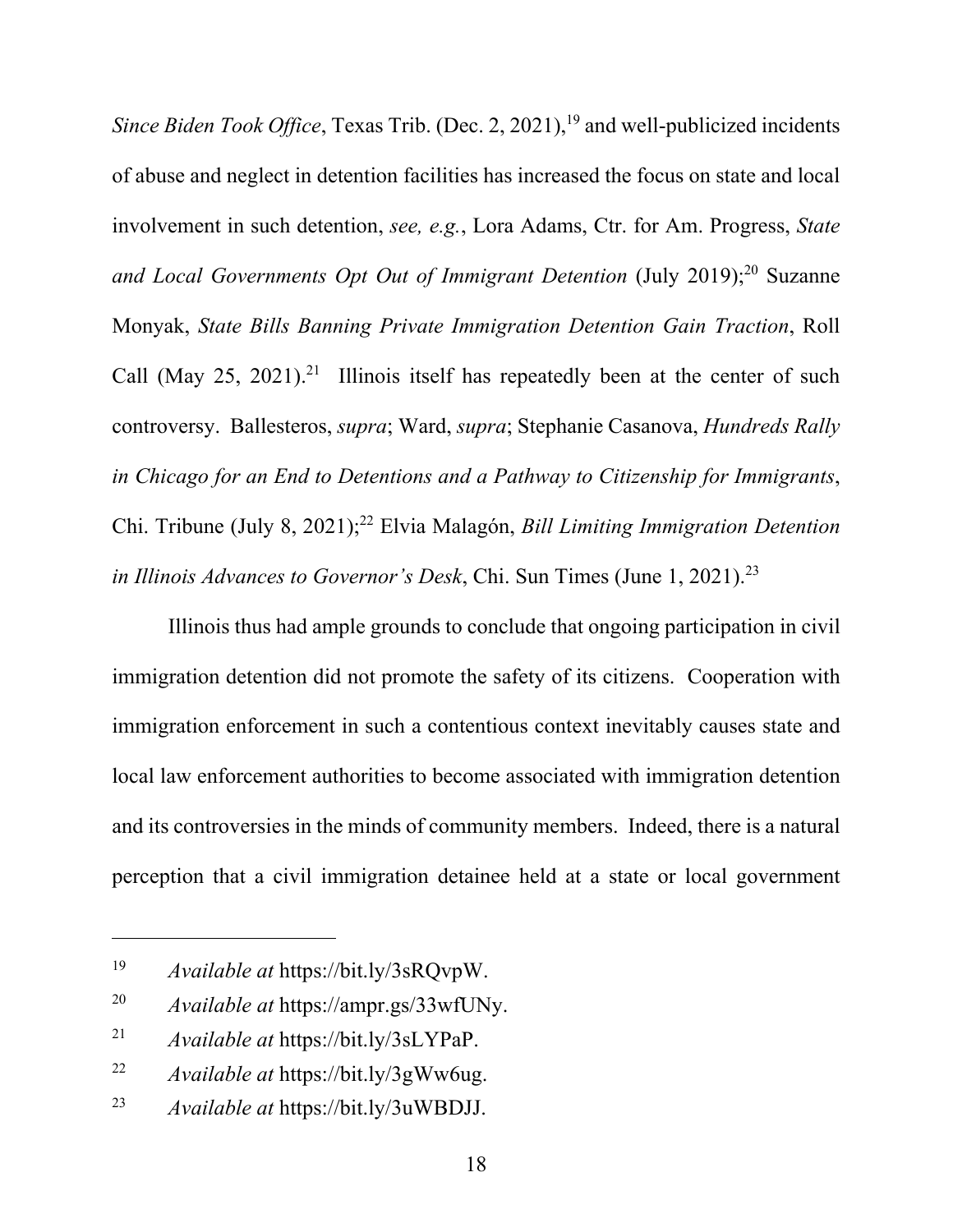facility is held there *under the authority of* that state or local government. *Cf. New York*, 505 U.S. at 169 ("[W]here the Federal Government directs the States to regulate, it may be state officials who will bear the brunt of public disapproval, while the federal officials who devised the regulatory program may remain insulated from the electoral ramifications of their decision."). This in turn sows skepticism and mistrust. It was reasonable for the Illinois legislature to make the policy judgment that disassociating law enforcement from immigration detention would help police and prosecutors achieve their fundamental mission of suppressing crime and bringing offenders to justice.

> b. Recognizing the imperatives of trust and cooperation, members of the law enforcement community have for decades advocated separating law enforcement and immigration enforcement.

Because community mistrust is antithetical to effective policing, law enforcement officers have been early and consistent advocates for reducing the participation of states and localities in immigration enforcement. When the campaign to "involve local police in federal immigration enforcement" emerged in the 1990s and "intensified after the September 11th terrorist attacks," Lasch, *supra*, at 1722, "[b]y far, the most frequent and impassioned objection" to this new push "came from state and local police concerned [about] their own effectiveness," David A. Harris, *The War on Terror, Local Police, and Immigration Enforcement: A Curious Tale of Police Power in Post-9/11 America*, 38 Rutgers L.J. 1, 37 (2006).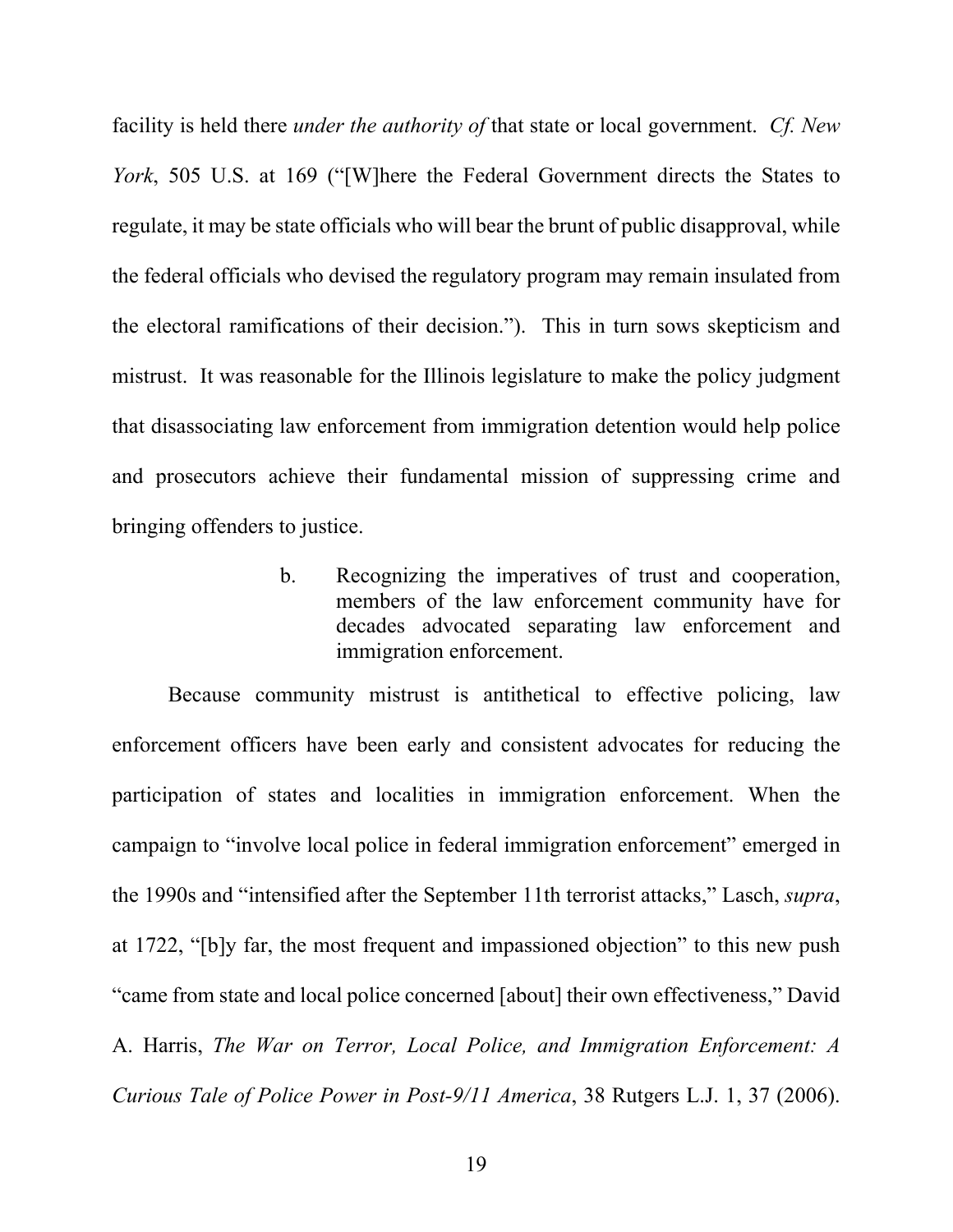Police officers "wanted no part of immigration enforcement because they knew that taking on this task would undermine their ability to keep the public safe." *Id.* 

In 2006, a group of police chiefs and sheriffs from the 69 largest law enforcement agencies in the United States issued a statement warning that "[i]mmigration enforcement by local police would likely negatively [a]ffect and undermine the level of trust and cooperation between local police and immigrant communities." Major Cities Chiefs Ass'n, *M.C.C. Immigration Committee Recommendations for Enforcement of Immigration Laws by Local Police Agencies* 6 (June 2006).24 The police chiefs reasoned that local entanglement with federal immigration enforcement would discourage both documented and undocumented immigrants from contacting or cooperating with the police for "fear that they themselves or undocumented family members or friends may become subject to immigration enforcement." *Id.* And, the police chiefs cautioned, "[w]ithout assurances that contact with the police would not result in purely civil immigration enforcement action, the hard won trust, communication and cooperation from the immigrant community would disappear." *Id.* Further entanglement between local officials and federal immigration enforcement would "result in increased crime against immigrants and in the broader community, create a class of silent victims

24 *Available at* https://bit.ly/3HxyItD.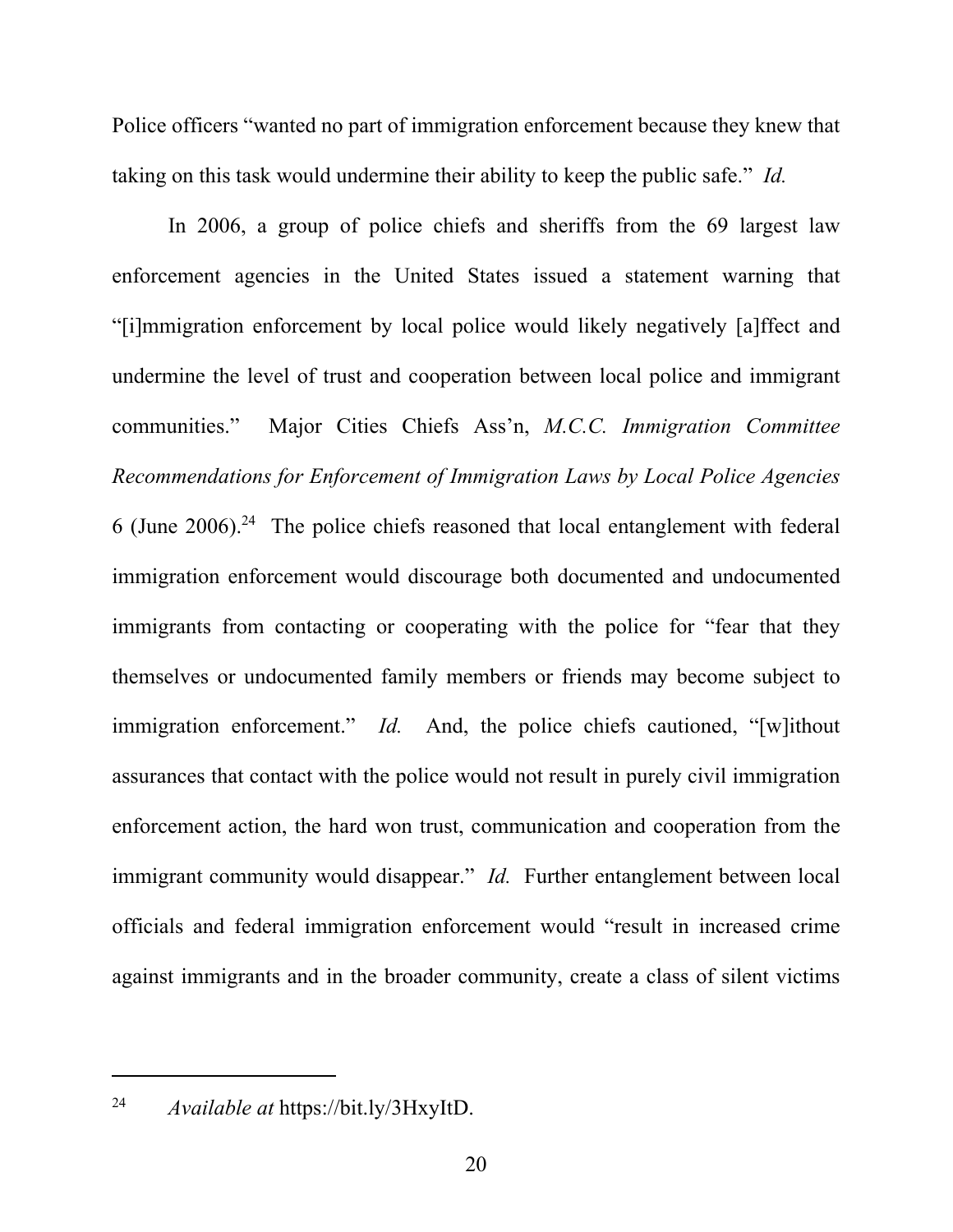and eliminate the potential for assistance from immigrants in solving crimes or preventing future terroristic acts." *Id.* As explained in Part I.A.2.a, *supra*, these predictions were prescient.

In response to more recent escalations in immigration arrests, detentions, and deportations, police officers have reiterated these concerns. Chuck Wexler, Executive Director of the Police Executive Research Forum and a former leader in the Boston Police Department, has argued that "[p]olice chiefs across the country support" policies separating law enforcement and immigration enforcement, because such policies "keep crime down." Chuck Wexler, *Police Chiefs Across the Country Support Sanctuary Cities Because They Keep Crime Down*, L.A. Times (Mar. 6,  $2017$ ).<sup>25</sup> Based on his "decade ... spent exploring the role of local police in immigration issues," Wexler has observed that "police chiefs warn that if their agencies are required to enforce federal immigration laws, it will hurt their ability to investigate and solve serious crimes in their communities." *Id.* Consistent with this observation, Houston Police Chief Art Acevedo has criticized immigration arrests at courthouses, noting that "[i]f you lose witnesses, everyone else's crime goes up." Hannah Rappleye et al., *Immigration Crackdown Makes Women Afraid to Testify Against Abusers, Experts Warn, NBC News (Sept. 22, 2018).*<sup>26</sup> Austin Police Chief

<sup>25</sup> *Available at* https://lat.ms/3BoPRUZ.

<sup>26</sup> *Available at* https://nbcnews.to/3uVFK8J.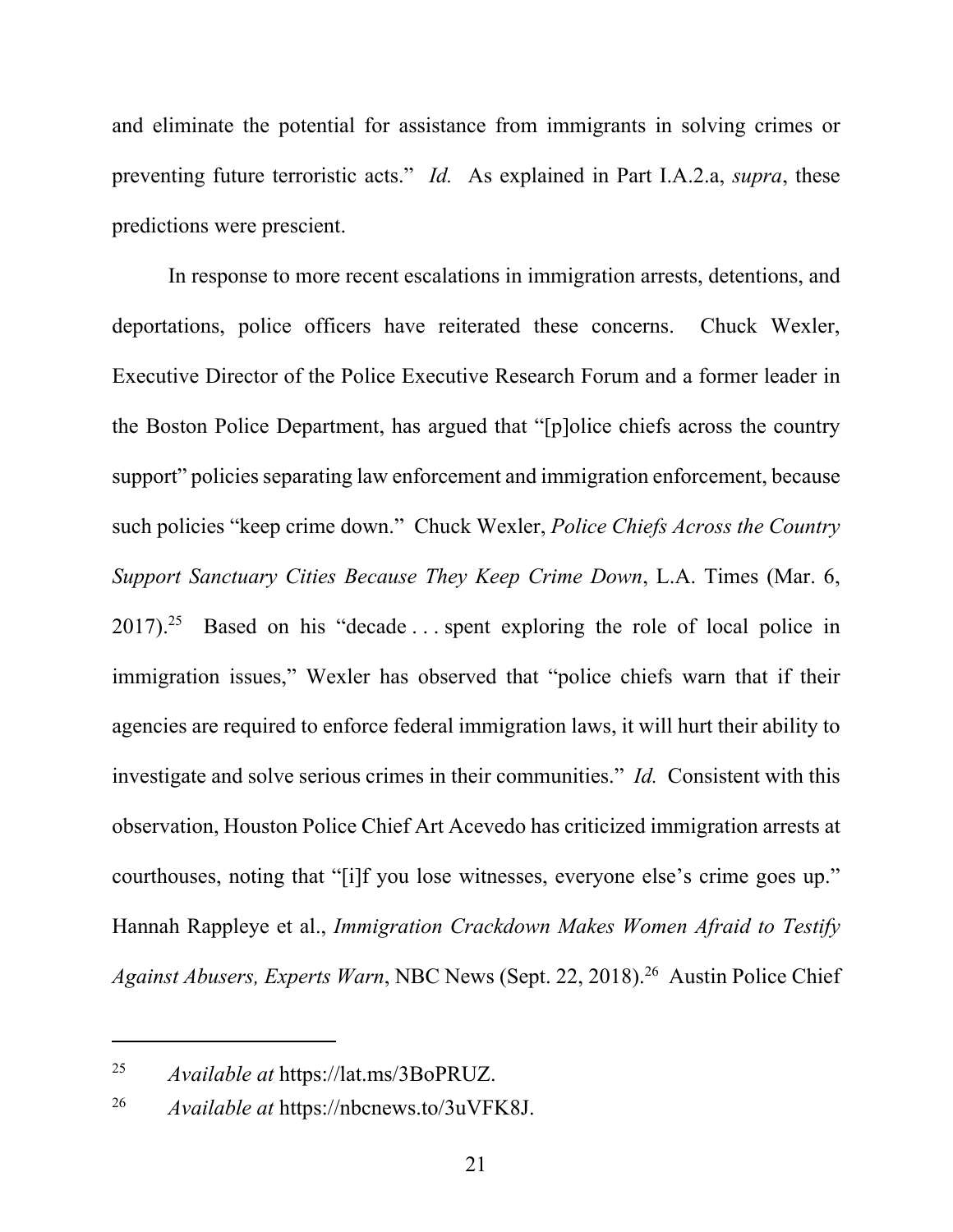Brian Manley has similarly explained that "[c]riminals understand" immigrant communities' lack of trust in police and "feel emboldened to commit crimes against the immigrant community without fear of being held accountable because they know they won't call police." Alexia Fernández Campbell, *US Police Chiefs are Fighting the Crackdown on "Sanctuary Cities,"* Vox (Aug. 18, 2017).<sup>27</sup> Police leaders across the country have expressed similar sentiments. *See, e.g.*, James Queally, *Fearing Deportation, Many Domestic Violence Victims are Steering Clear of Police and*  Courts, L.A. Times (Oct. 9, 2017);<sup>28</sup> Rappleye et al., *supra*.<sup>29</sup>

Prosecutors and judges have also criticized the enmeshment of law enforcement and immigration enforcement. In 2018, 75 former state and federal judges wrote to the Acting Director of ICE to object to the practice of immigration arrests at courthouses. Letter from Seventy-Five Former State and Federal Judges to Ronald D. Vitiello, Acting Director of ICE (Dec. 12, 2018).<sup>30</sup> Prosecutors have likewise criticized courthouse arrests for having a "chilling effect on witnesses,"

<sup>27</sup> *Available at* https://bit.ly/3Jvz7y4.

<sup>28</sup> *Available at* https://lat.ms/3JC9fR1.

<sup>&</sup>lt;sup>29</sup> The Illinois TRUST Act, the Illinois Way Forward Act's predecessor statute, itself garnered the support or neutrality of the "[Illinois] Chiefs of Police, the Fraternal Order of Police, the Sheriffs' Association, and the Illinois State Police." Ill. Gen. Assemb., S. Sess. Transcript for May 31, 2017, at 97 (statement of Sen. J. Cullerton), https://bit.ly/34LqnoQ.

<sup>30</sup> *Available at* https://bit.ly/3I2DS1T.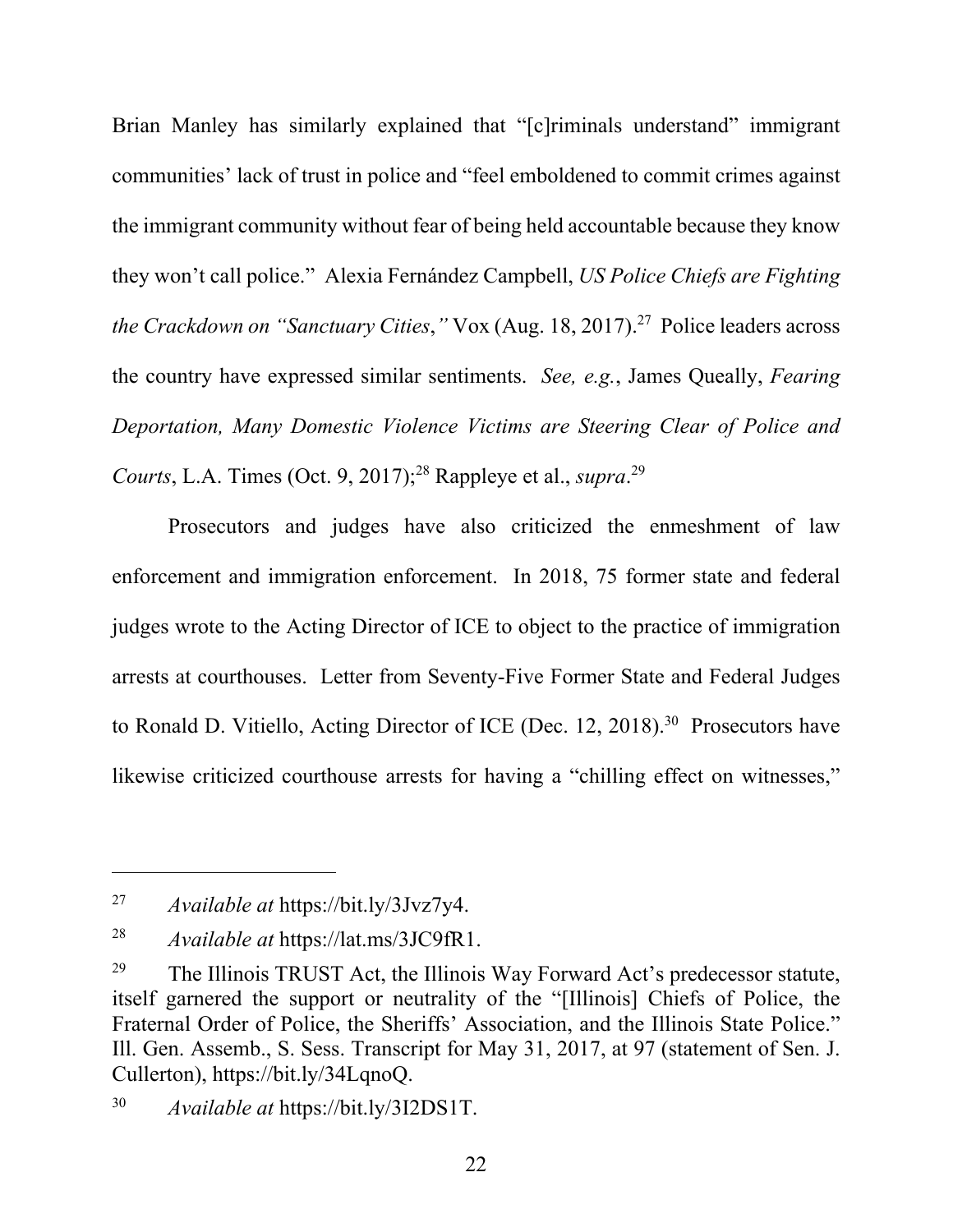Rappleye et al., *supra*, and some have even sued to stop the practice, Alanna Durkin Richer, *Prosecutors Sue ICE to Stop Courthouse Immigration Arrests*, PBS News Hour (Apr. 29, 2019).<sup>31</sup> In 2018, New Jersey's Attorney General issued a directive limiting the cooperation of state law enforcement officials with federal immigration enforcement more generally because he had determined that the federal government's "increasing[] reli[ance] on state and local law enforcement agencies to enforce federal civil immigration law . . . present[ed] significant challenges to New Jersey's law enforcement officers." N.J. Off. of Att'y Gen., *Attorney General Law Enforcement Directive No. 2018-6 v2.0* (revised Sept. 27, 2019).<sup>32</sup> And over 50 former prosecutors and state attorneys general have joined briefs in cases much like this one, because "successful prosecutorial efforts are undermined when undocumented immigrants and their communities fear interacting with law enforcement and the justice system." Brief of Amici Curiae Current & Former Prosecutors & Law Enforcement Leaders & Former Attorneys General & Department of Justice Officials in Support of Defendants-Appellees & for Affirmance, at 1, *Ocean Cnty. Bd. of Comm'rs v. Att'y Gen. of N.J.*, 8 F.4th 176 (3d Cir. 2021) (Nos. 20-2754, 20-2755).

<sup>31</sup> *Available at* https://abcn.ws/3JwazFh.

<sup>32</sup> *Available at* https://bit.ly/3K8Ck7b.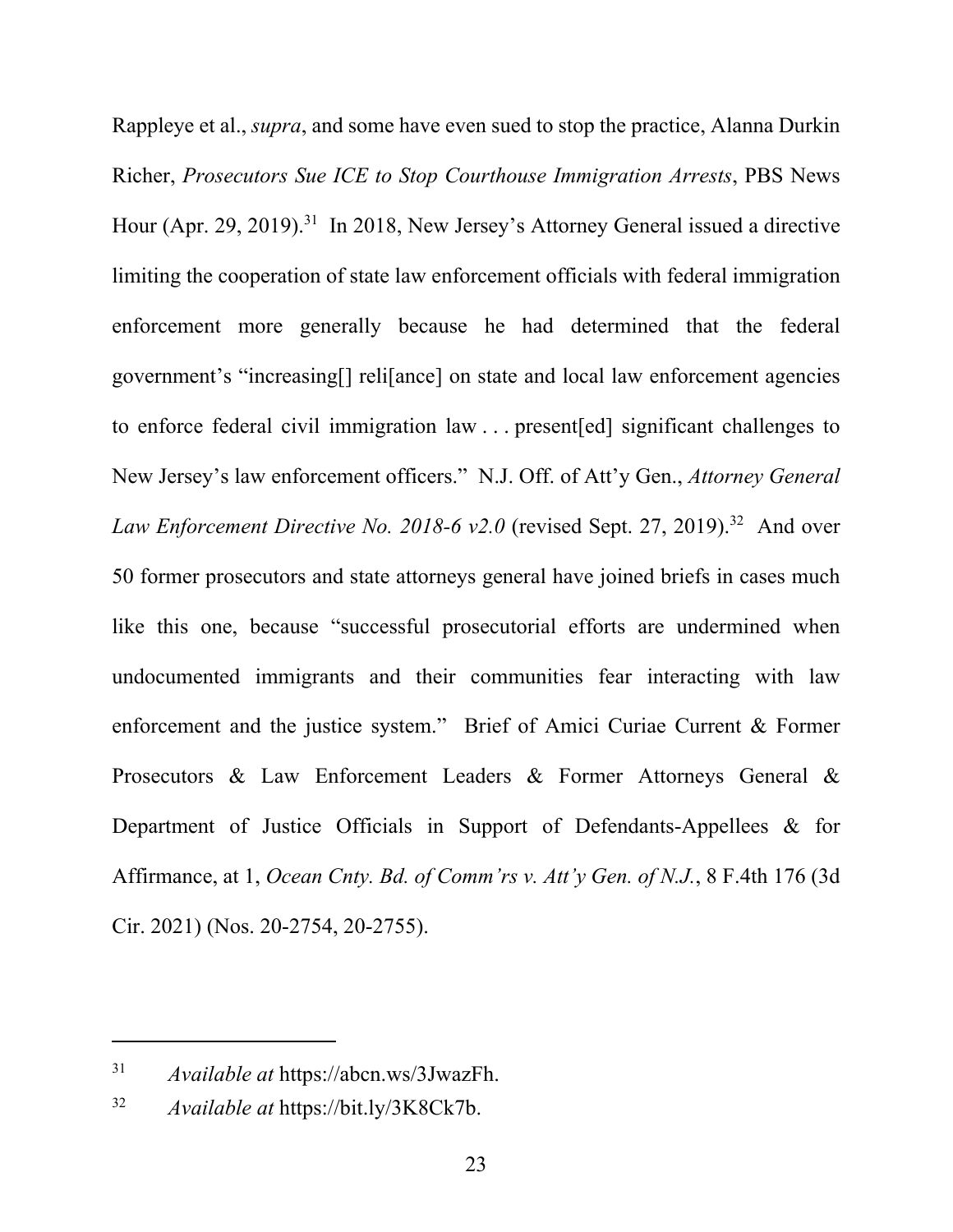Under their traditional and historic police power, "States have broad authority to enact legislation for the public good." *Bond*, 572 U.S. at 854. Many states have concluded, based on empirical studies, expert analysis, and anecdotal evidence, that laws like the Act promote public health and safety. The Act is an exercise of Illinois's police power, directing the use of detention facilities in Illinois in a manner that increases, rather than threatens, public safety. The Counties have not met the "high threshold" needed to establish that Congress's "clear and manifest purpose" was to prohibit such an exercise of police power. *Altria Grp., Inc.*, 555 U.S. at 77 (quoting *Rice*, 331 U.S. at 230).

### **B. For these same reasons, the Act is not field preempted by federal immigration law.**

"[T]he basic premise of field preemption" is that "States may not enter, in any respect, an area the Federal Government has reserved for itself." *Arizona*, 567 U.S. at 402. The Amici States do not dispute that the federal government, by virtue of its "broad, undoubted power over the subject of immigration," *id.* at 394, and pervasive regulation of certain aspects of it, has reserved for itself categories of regulation dealing with immigration, *see, e.g.*, *id.* at 401; *Hines*, 312 U.S. at 73-74. At the same time, "[f]ederalism, central to the constitutional design, adopts the principle that *both* the National and State Governments have elements of sovereignty the other is bound to respect." *Arizona*, 567 U.S. at 398 (emphasis added). As in the obstacle preemption context, "courts should hesitate to infer field preemption unless plaintiffs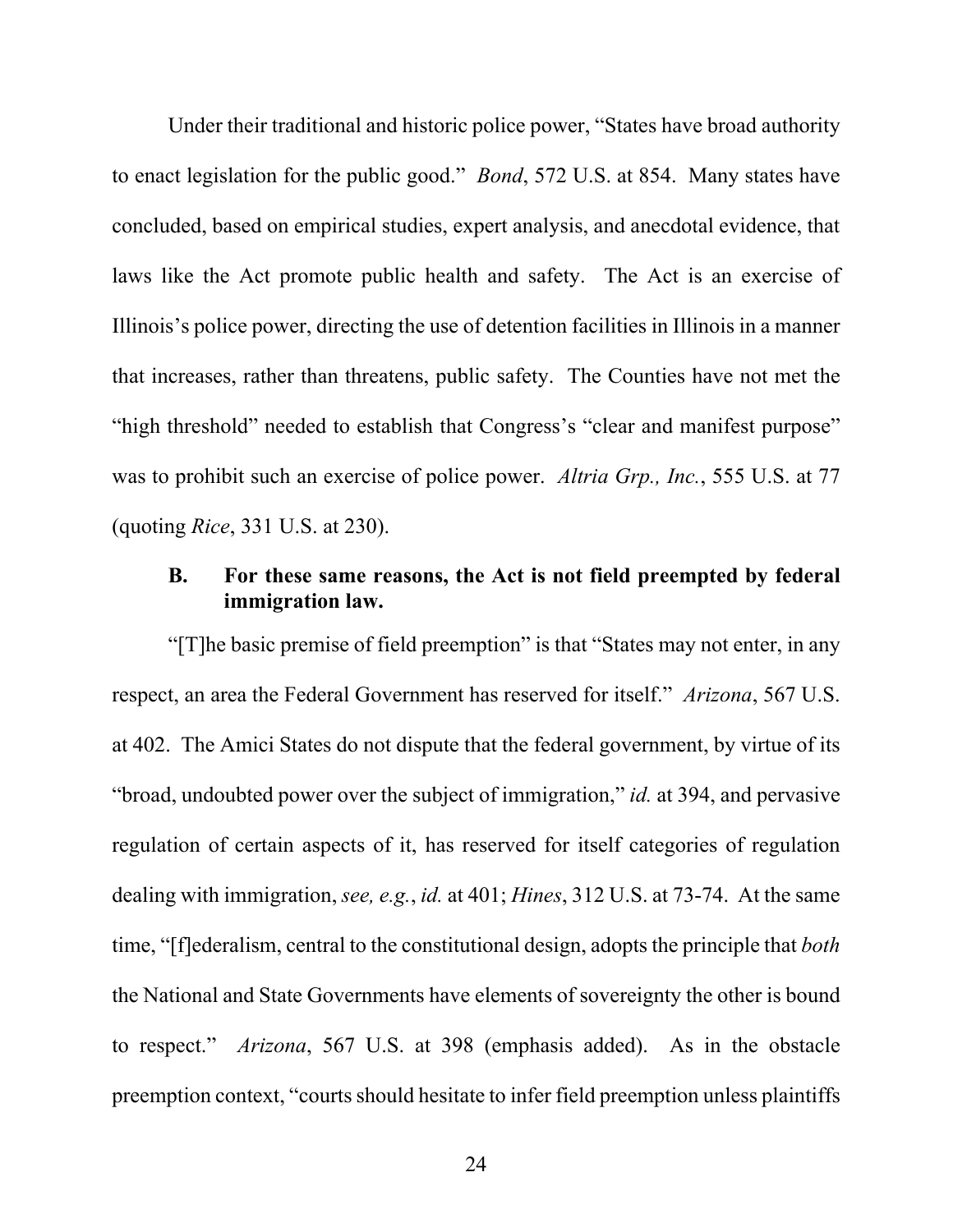show 'that complete ouster of state power including state power to promulgate laws not in conflict with federal laws was the clear and manifest purpose of Congress.'" *City of El Cenizo*, 890 F.3d at 176 (some internal quotation marks omitted) (quoting *De Canas v. Bica*, 424 U.S. 351, 357 (1976)). This is especially so when the state power at issue is as fundamental and historically rooted as is the law enforcement power. *See* Part I.A.1, *supra*.

Sweeping though federal immigration regulation may be, it has never been understood to eliminate states' basic law enforcement discretion simply because the exercise of that discretion may at times intersect with immigration enforcement. *See, e.g.*, *City of El Cenizo*, 890 F.3d at 178; *Ocean Cnty. Bd. of Comm'rs*, 8 F.4th at 181- 82. This discretion extends to the law enforcement decision whether to assist federal immigration enforcement efforts, including whether to hold immigration detainees. *See City of El Cenizo*, 890 F.3d at 178 ("Federal law does not suggest the intent let alone a 'clear and manifest' one—to prevent states from regulating *whether* their localities cooperate in immigration enforcement."). The Counties simply fail to identify a clear and manifest intent of Congress to "preempt[] the field of detaining and housing aliens" such that states have lost even the basic discretion whether to authorize their political subdivisions to enter into detention contracts with the federal government. Br. 18. Such discretion remains under the INA. And as explained in Part II, *infra*, the Constitution's anticommandeering rule requires no less.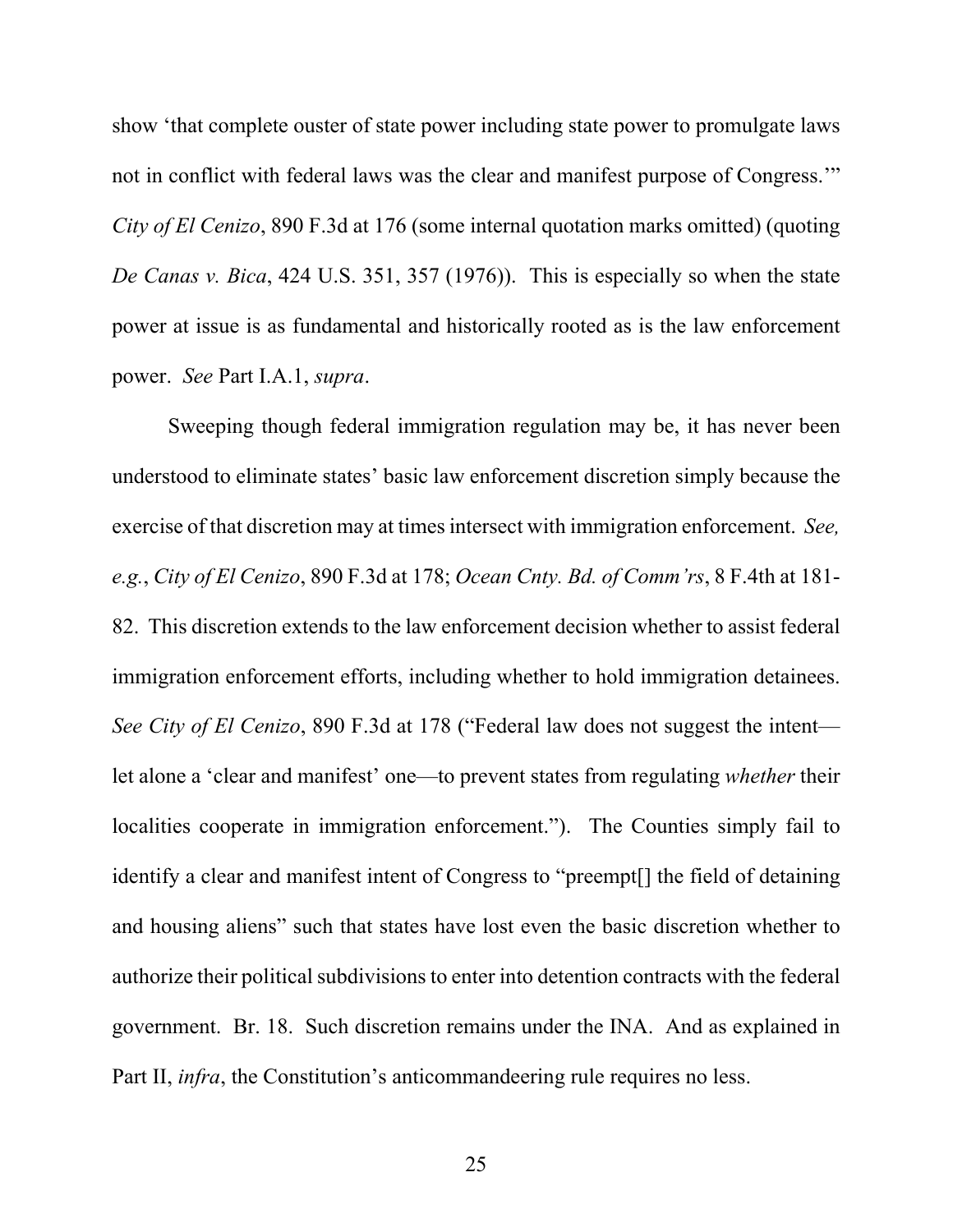**II. Alternatively, Interpreting The INA To Preempt The Act Would Amount To Unconstitutional Commandeering.** 

Even if the INA could be read to preempt the Act, such an interpretation would "run[] directly afoul of the Tenth Amendment and the anticommandeering rule." *California*, 921 F.3d at 888. The anticommandeering doctrine is "the expression of a fundamental structural decision incorporated into the Constitution, i.e., the decision to withhold from Congress the power to issue orders directly to the States." *Murphy v. NCAA*, 138 S. Ct. 1461, 1475 (2018). Commandeering "undermine[s] federalism by undercutting a state's ability to pursue its own policies," John O. McGinnis & Ilya Somin, *Federalism vs. States' Rights: A Defense of Judicial Review in a Federal System*, 99 Nw. U. L. Rev. 89, 119 (2004), and the Supreme Court has recognized that "such commands are fundamentally incompatible with our constitutional system of dual sovereignty," *Printz*, 521 U.S. at 935. This Court has experience construing statutes in similar contexts so as to avoid anticommandeering concerns. *City of Chicago*, 961 F.3d at 898-909 (interpreting a federal grant program so as to not require compliance with a provision of federal immigration law, 8 U.S.C. § 1373, that requires certain state and local cooperation with federal immigration enforcement and that, had it been applicable, would have raised anticommandeering concerns).

The construction of the INA urged by the Counties would create the very harms that the anticommandeering rule aims to prevent. That rule "promotes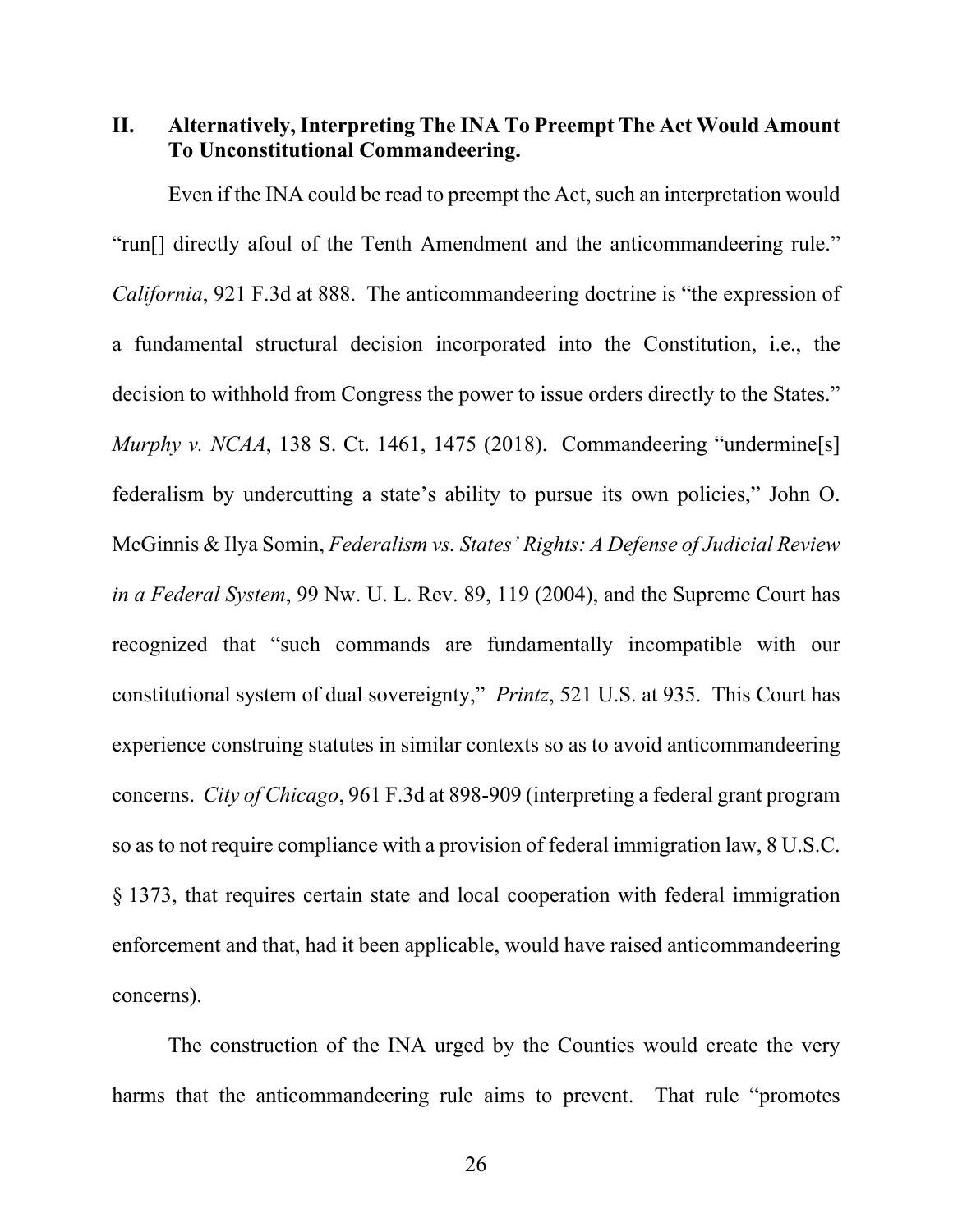political accountability" by making it clear to voters "who[m] to credit or blame" for governmental action. *Murphy*, 138 S. Ct. at 1477; *see New York*, 505 U.S. at 169 ("[W]here the Federal Government directs the States to regulate, it may be state officials who will bear the brunt of public disapproval, while the federal officials . . . remain insulated."). Indeed, state and local governments often enact laws like the Act specifically because they "want to signal" to their "local constituencies that they are not working together [with the federal government] to the same end of immigration law enforcement." Huyen Pham, *The Constitutional Right Not to Cooperate? Local Sovereignty and the Federal Immigration Power*, 74 U. Cin. L. Rev. 1373, 1380 (2006) (alteration in original) (internal quotation marks omitted).

Illinois legislators expressed these very concerns when considering the Illinois TRUST Act, the legislation that the Act amended. One co-sponsor noted that immigration enforcement was a matter to be handled "on the federal level," whereas "our police here in our State . . . and in our cities . . . should be dealing with issues that . . . do not deal with immigration." Ill. Gen. Assemb., S. Sess. Transcript for May 31, 2017, at 96-97 (statement of Sen. Aquino).<sup>33</sup> Another explained that immigration enforcement "is a federal issue" that "should not be ... mixed

33 *Available at* https://bit.ly/34LqnoQ.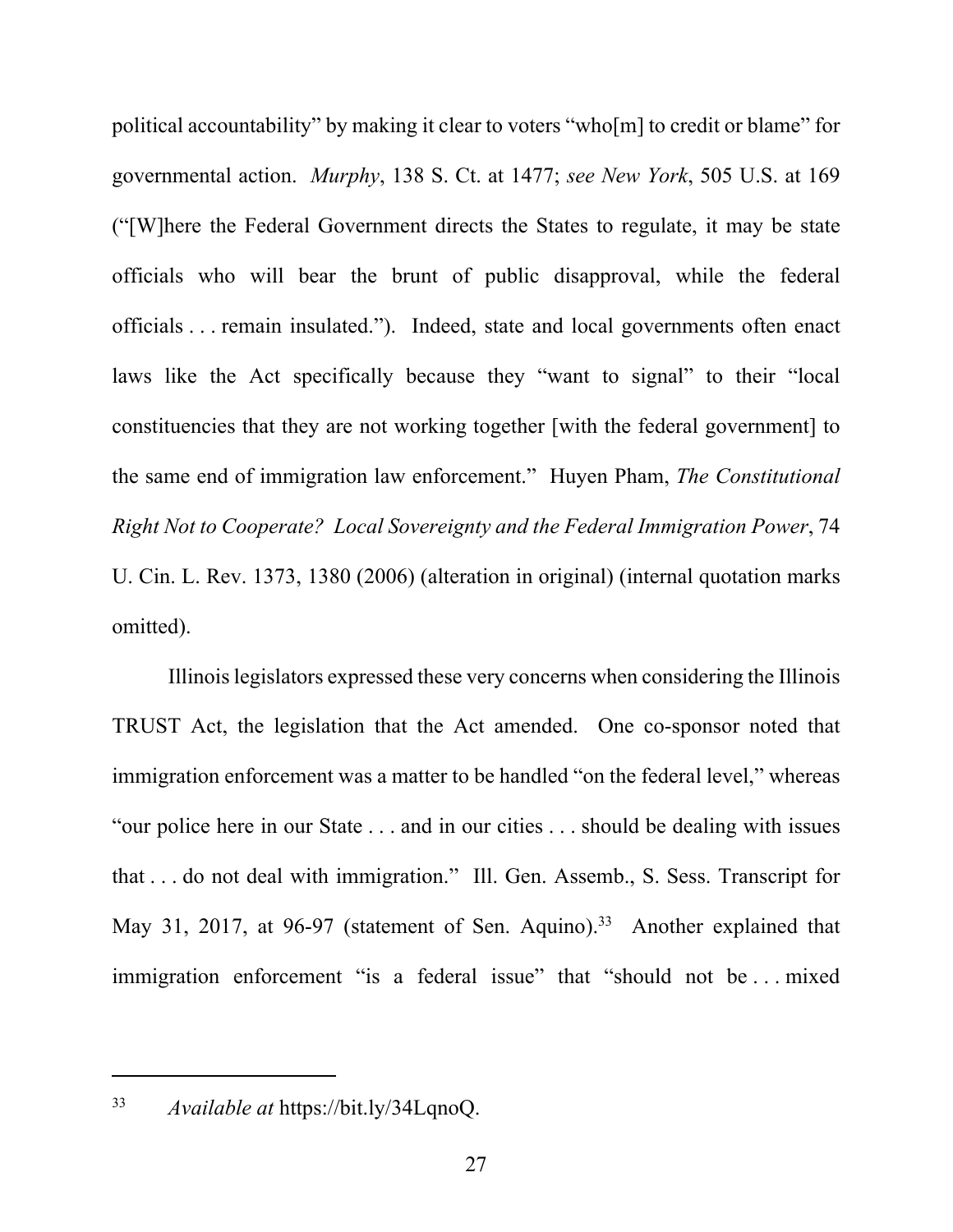with . . . regular law enforcement," and that the Act sought to appropriately separate the two. Ill. Gen. Assemb., S. Sess. Transcript for May 4, 2017, at 127 (statement of Sen. Martinez).34 Other jurisdictions have reached similar conclusions. *See, e.g.*, Cal. Gov't Code § 7284.2(d) ("Entangling state and local agencies with federal immigration enforcement programs . . . blurs the lines of accountability between local, state, and federal governments."). If Congress prohibits these jurisdictions from limiting their assistance with immigration enforcement, it effectively forces them "to advance objectionable . . . federal policies," and "there is a real danger that citizens will denounce the [state] official[s] for being complicit in federal [immigration] enforcement." Robert A. Mikos, *Can the States Keep Secrets from the Federal Government?*, 161 U. Pa. L. Rev. 103, 130 (2012).

The anticommandeering rule also "prevents Congress from shifting the costs of regulation to the States." *Murphy*, 138 S. Ct. at 1477. While the Counties may derive short-term financial benefits from charging the federal government for detention space, the true costs of participating in federal immigration enforcement not just to the Counties, but to Illinois more broadly—are nevertheless significant. Begin with the financial, human, and societal costs of less effective law enforcement. As explained, law enforcement "frequently depend[s] on cooperation from private

34 *Available at* https://bit.ly/34ND9TF.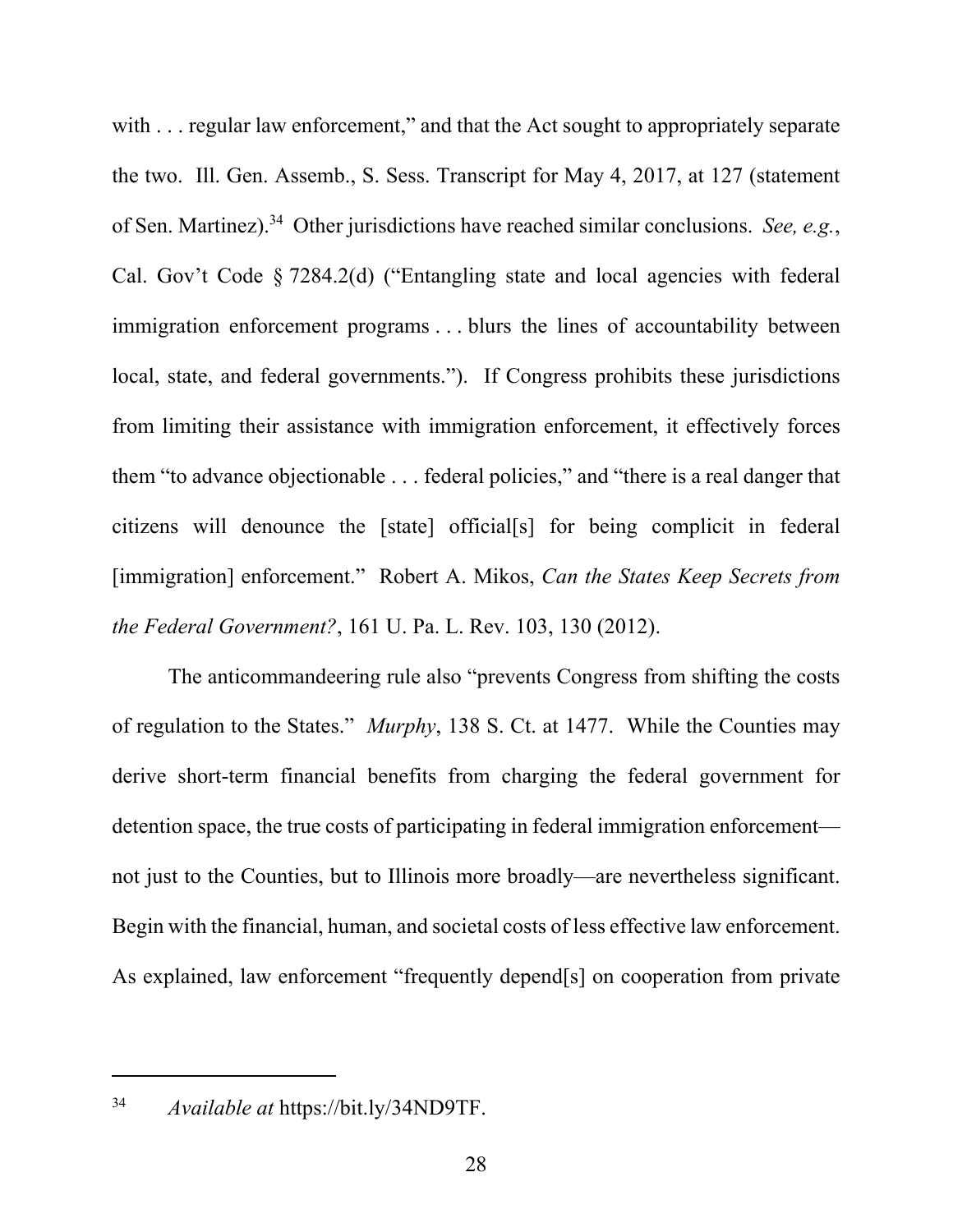citizens—crime victims, witnesses, etc.," and these individuals "may be less forthcoming" if they associate law enforcement with immigration enforcement. Mikos, *supra*, at 123. When immigrants are less willing to share information, states must "employ more government agents" to investigate, which compels states to further "absorb some of the financial costs of enforcing federal law that should be borne by the federal government instead." *Id.* at 126, 160. States that do not, or cannot, expend those additional resources must bear the costs associated with a rise in crime. *See* Aaron Chalfin & Justin McCrary, *The Effect of Police on Crime: New Evidence from U.S. Cities, 1960-2010*, at 42 (Nat'l Bureau of Econ. Rsch., Working Paper No. 18815, 2013) (estimating that crime costs residents of high-crime cities anywhere from 5 to 34 percent of their annual income).<sup>35</sup> Thus by "mak[ing] it more difficult for states to gather information in the first instance," the "threat of commandeering" imposes additional costs, Mikos, *supra*, at 121, even if those costs do not show up as directly on state and local balance sheets as do payments from the federal government.

State involvement in immigration enforcement has other costs as well. Immigration enforcement, including detention, often leads to litigation that states and their political subdivisions must expend resources to defend. *See* Solomon et

35 *Available at* https://bit.ly/33rVq8D.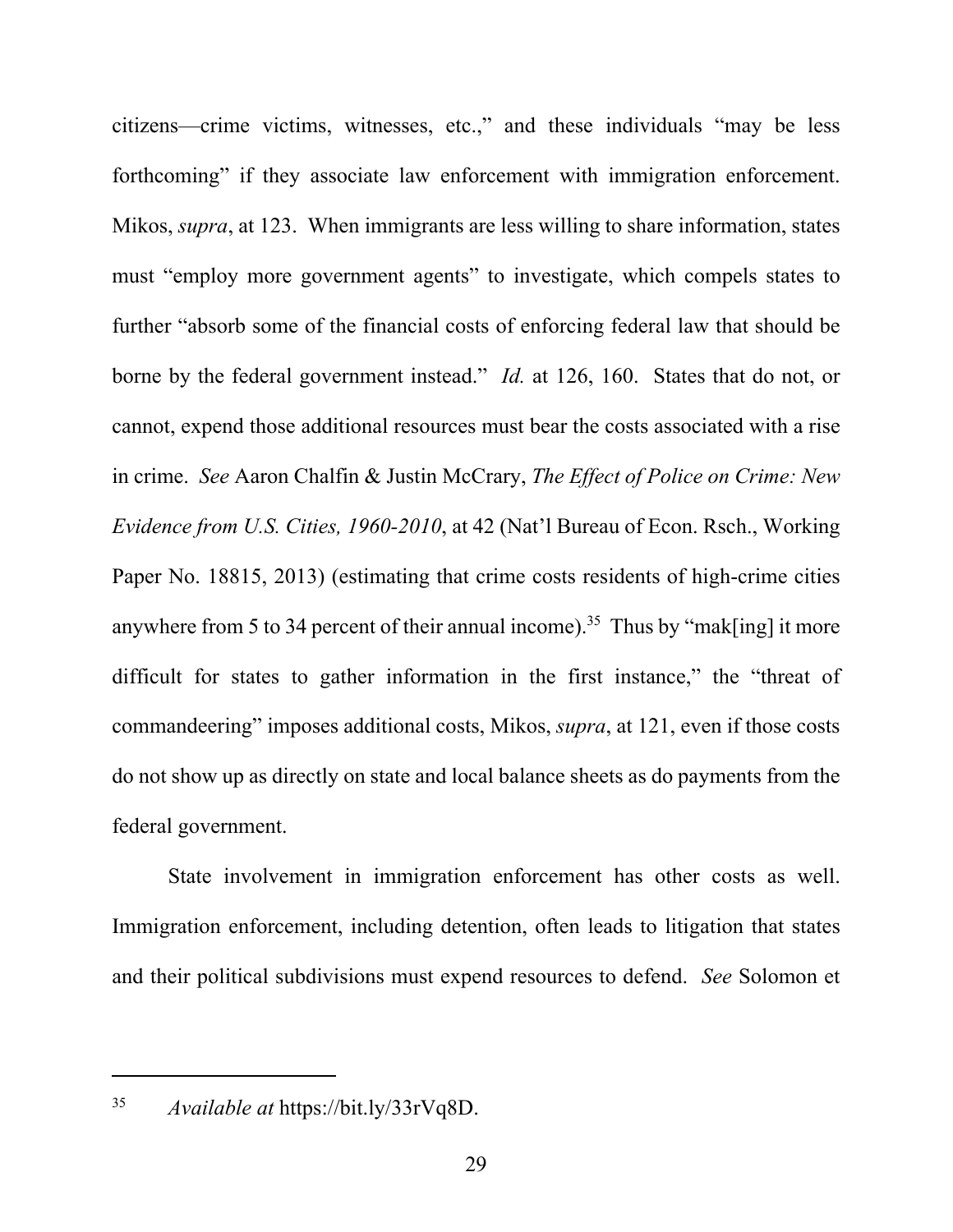al., *supra*, at 5. A "growing body of lawsuits that have resulted in court judgments and hefty settlements" has been one reason why jurisdictions have separated local law enforcement from immigration enforcement, seeking to insulate themselves from the threat of legal liability. *Id.* There is also evidence of a connection between state and local participation in immigration enforcement and weaker economic performance in a jurisdiction more generally. *See* Tom K. Wong, Ctr. for Am. Progress, *The Effects of Sanctuary Policies on Crime and the Economy* 7-10 (Jan. 26, 2017).36

By striking a "healthy balance of power between the States and the Federal Government," the anticommandeering rule reduces "the risk of tyranny and abuse from either front." *Murphy*, 138 S. Ct. at 1477 (quoting *New York*, 505 U.S. at 181-82). To that end, "the Constitution has never been understood to confer upon Congress the ability to require the States to govern according to Congress' instructions." *NFIB*, 567 U.S. at 577 (quoting *New York*, 505 U.S. at 162). That understanding is no different in the immigration context. Laws like the Act take reasonable steps to disentangle local law enforcement from federal immigration enforcement in order to preserve trust between state and local governments and the immigrant communities they serve. The Constitution guarantees Illinois and the

36 *Available at* https://bit.ly/3Ia0EF6.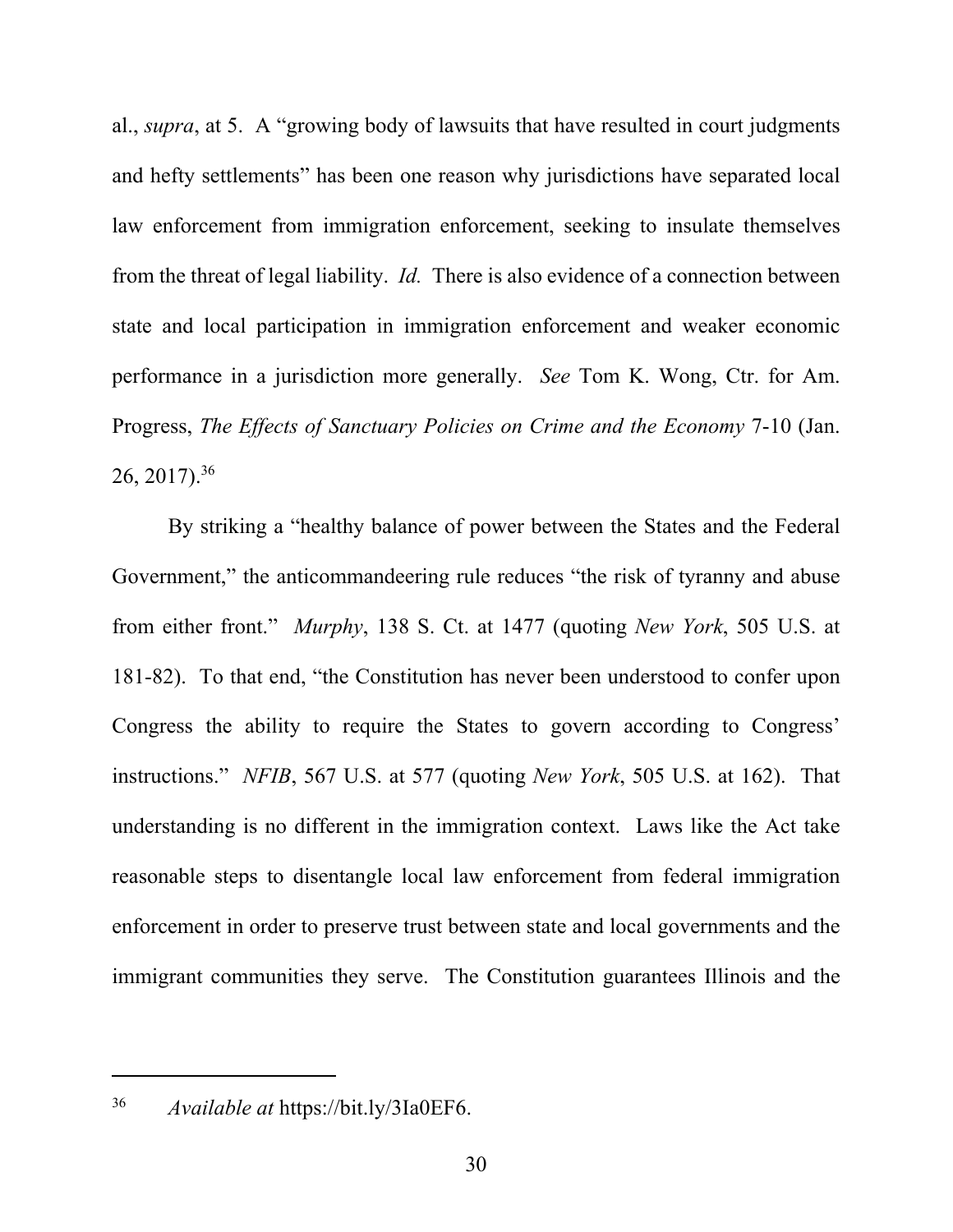Amici States the sovereign "right, pursuant to the anticommandeering rule, to refrain

from assisting with federal efforts." *California*, 921 F.3d at 891.

## **CONCLUSION**

The Court should affirm the district court's judgment.

Respectfully submitted,

KARL A. RACINE Attorney General for the District of Columbia

/s/ Caroline S. Van Zile CAROLINE S. VAN ZILE Solicitor General

CARL J. SCHIFFERLE Deputy Solicitor General

MATTHEW E. MORRIS Assistant Attorney General Office of the Solicitor General

Office of the Attorney General 400 6th Street, NW, Suite 8100 Washington, D.C. 20001 (202) 724-6609 (202) 741-0649 (fax) March 2022 caroline.vanzile@dc.gov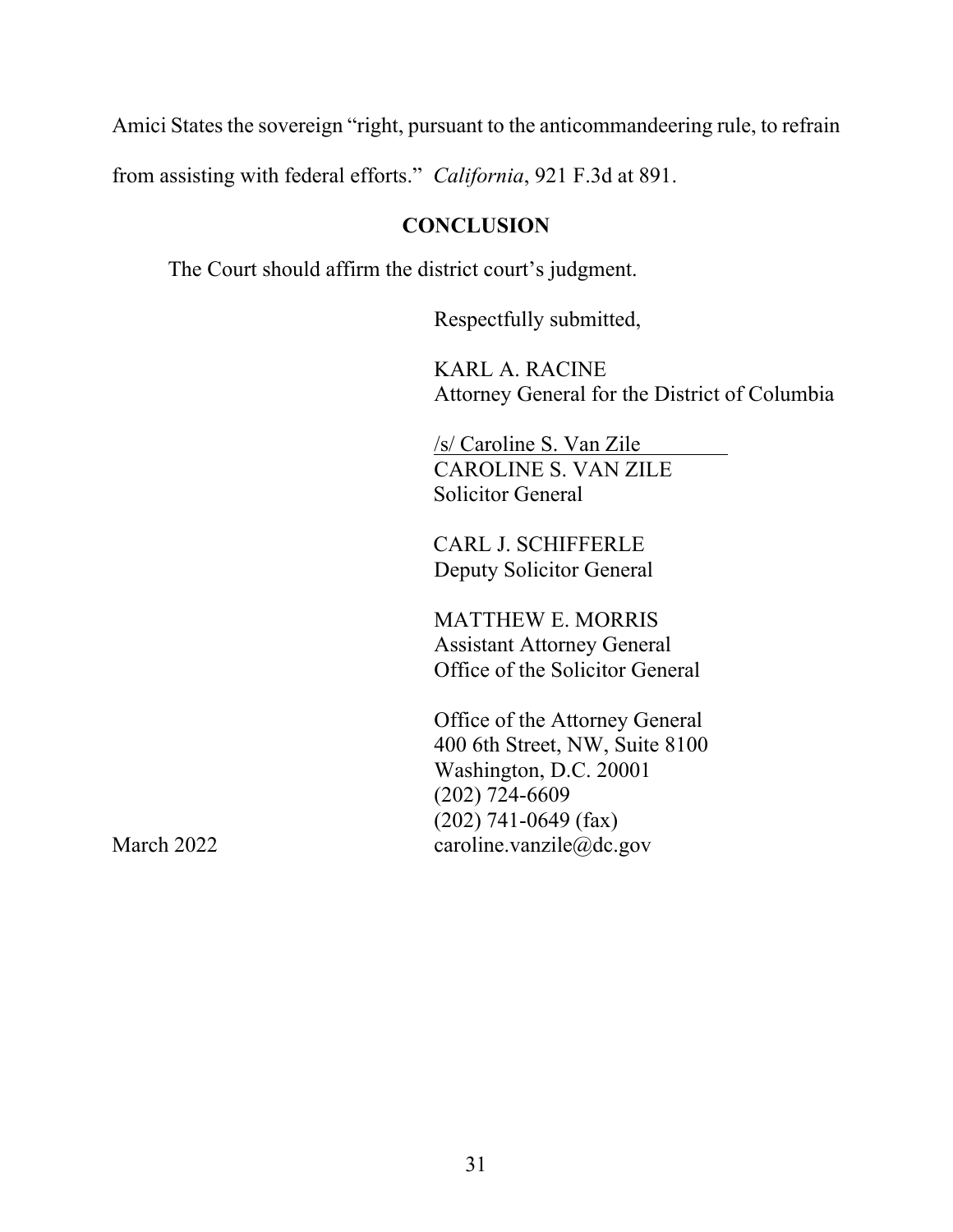#### On behalf of:

ROB BONTA Attorney General State of California 1300 I Street Sacramento, CA 95814

KATHLEEN JENNINGS Attorney General State of Delaware 820 North French Street Wilmington, DE 19801

BRIAN E. FROSH Attorney General State of Maryland 200 Saint Paul Place Baltimore, MD 21202

KEITH ELLISON Attorney General State of Minnesota 102 State Capitol 75 Rev. Dr. Martin Luther King Jr. Blvd. St. Paul, MN 55155

MATTHEW J. PLATKIN Acting Attorney General State of New Jersey Richard J. Hughes Justice Complex 25 Market Street Trenton, NJ 08625

LETITIA JAMES Attorney General State of New York 28 Liberty Street New York, NY 10005 WILLIAM TONG Attorney General State of Connecticut 165 Capitol Avenue Hartford, CT 06106

AARON M. FREY Attorney General State of Maine 6 State House Station Augusta, ME 04333

MAURA HEALEY Attorney General Commonwealth of Massachusetts One Ashburton Place Boston, MA 02108

AARON D. FORD Attorney General State of Nevada 100 North Carson Street Carson City, NV 89701

HECTOR BALDERAS Attorney General State of New Mexico 408 Galisteo Street Santa Fe, NM 87501

ELLEN F. ROSENBLUM Attorney General State of Oregon 1162 Court Street NE Salem, OR 97301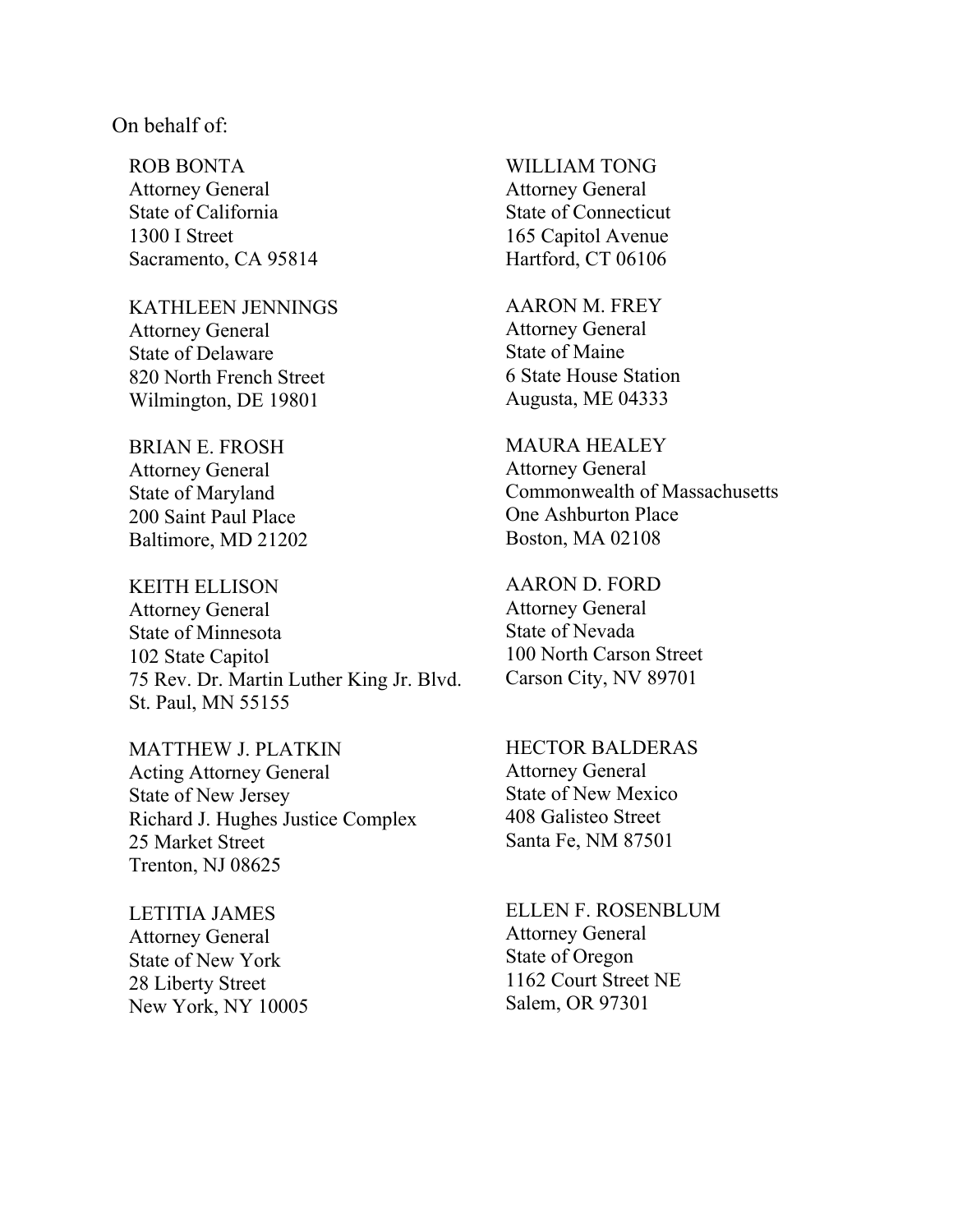PETER F. NERONHA Attorney General State of Rhode Island 150 South Main Street Providence, RI 02903

ROBERT W. FERGUSON Attorney General State of Washington 1125 Washington Street SE P.O. Box 40100 Olympia, WA 98504

THOMAS J. DONOVAN, JR. Attorney General State of Vermont 109 State Street Montpelier, VT 05609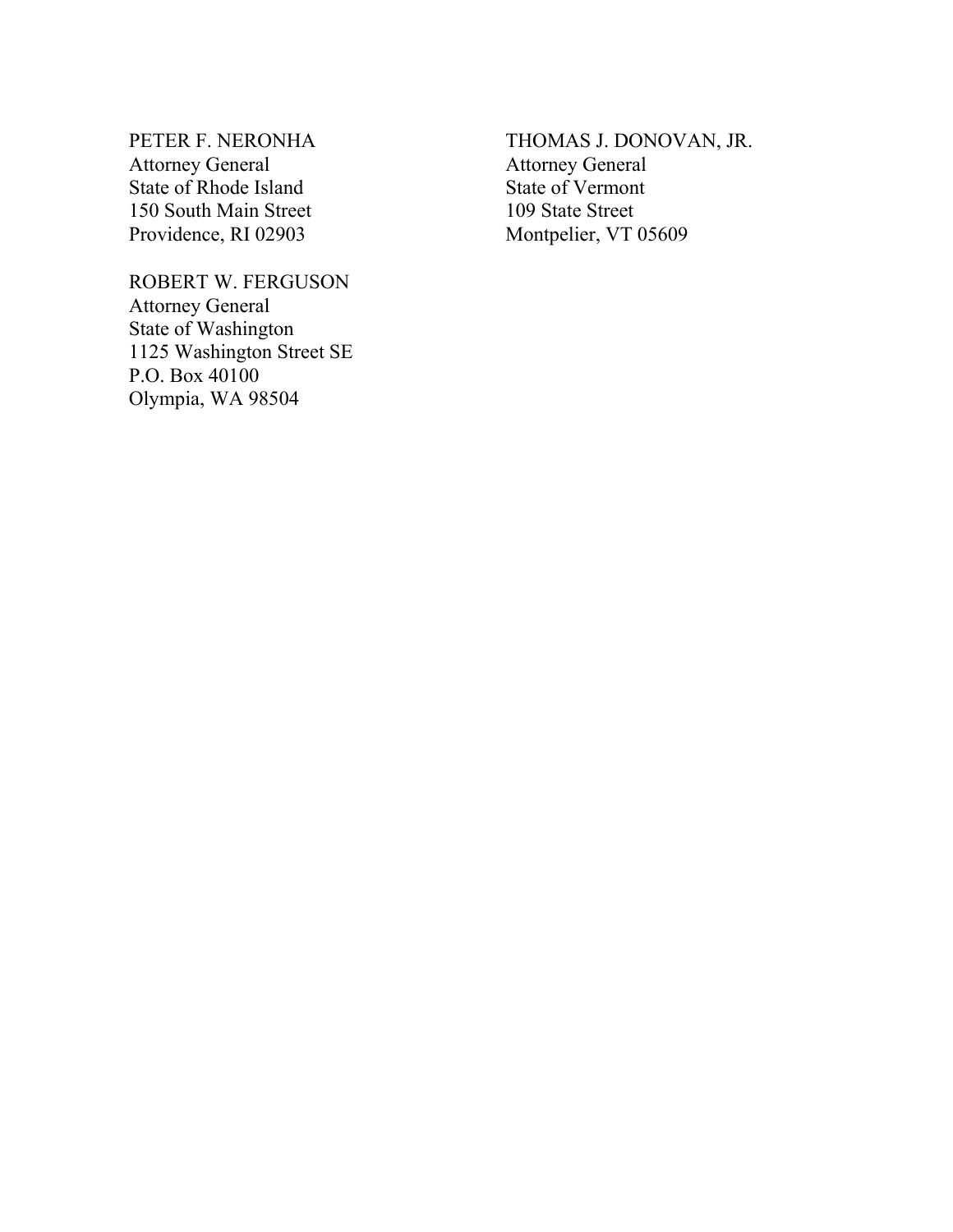# **CERTIFICATE OF SERVICE**

 I certify that on March 3, 2022, I electronically filed this brief with the Clerk of the Court of the United States Court of Appeals for the Seventh Circuit by using the appellate CM/ECF system. Counsel of record for all parties are registered CM/ECF users and will be served by the appellate CM/ECF system.

> /s/ Caroline S. Van Zile CAROLINE S. VAN ZILE